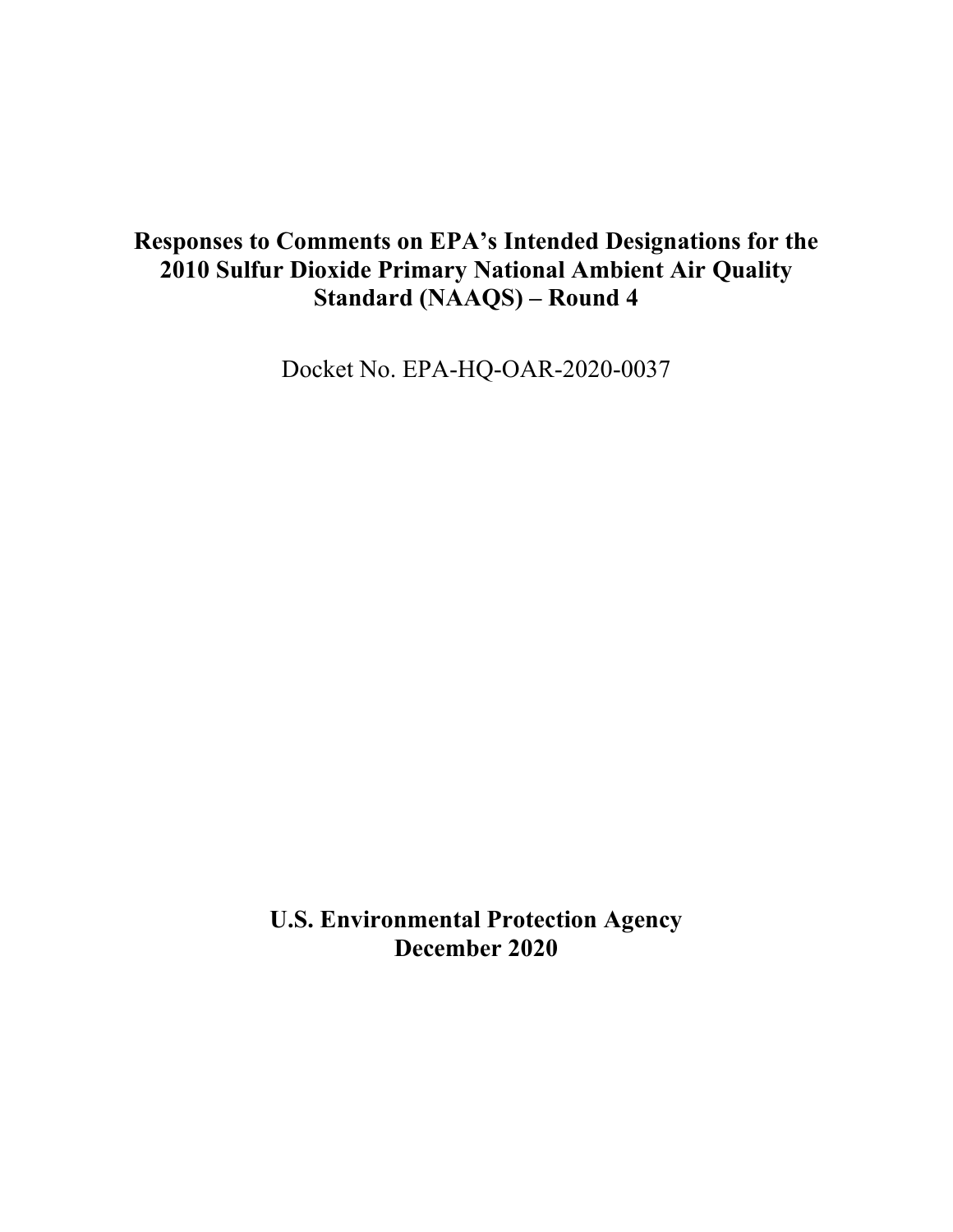# **Table of Contents**

| 1.   |  |
|------|--|
| 2.   |  |
| 3.   |  |
| 3.1. |  |
| 4.   |  |
| 4.1. |  |
|      |  |
| 5.1. |  |
| 5.2. |  |
| 5.3. |  |
| 6.   |  |
| 6.1. |  |
| 7.   |  |
| 7.1. |  |
| 7.2. |  |
| 7.3. |  |
| 7.4. |  |
| 8.   |  |
| 8.1. |  |
| 9.   |  |
| 9.1. |  |
|      |  |
|      |  |
|      |  |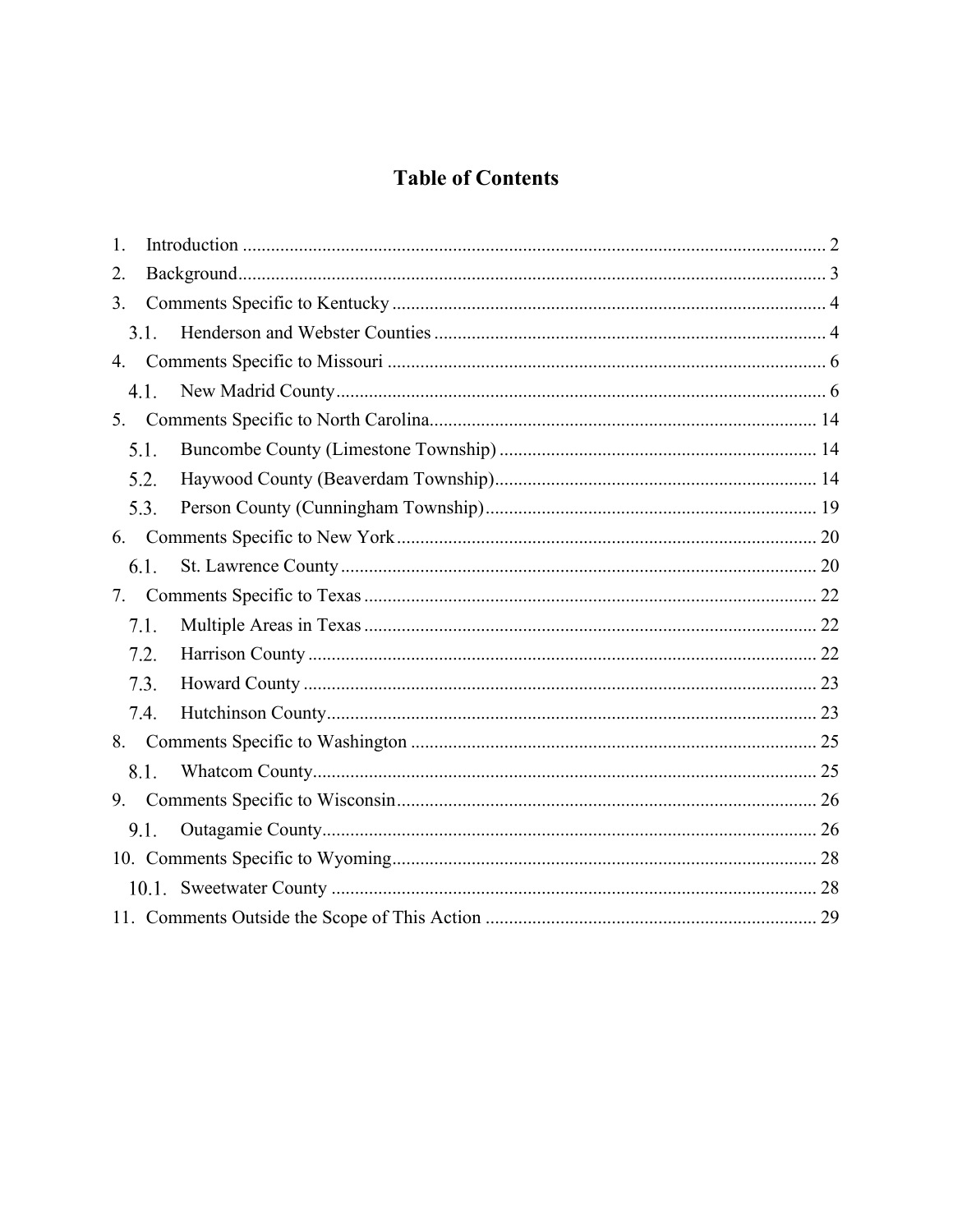#### <span id="page-2-0"></span>**1. Introduction**

The public comment period for the U.S. Environmental Protection Agency's (EPA's) intended Round 4 designations ended on September 21, 2020. States had until October 16, 2020, to demonstrate why they believed an intended modification of their original (or revised) recommendations by EPA may be inappropriate. Most of the comments from individual states were sent to the respective EPA Regional office after September 21, 2020, and were added to the public docket at *[http://www.regulations.gov](http://www.regulations.gov/)* under Docket ID No. EPA-HQ-OAR-2020-0037.

This Responses to Comments (RTC) document, together with the *Federal Register* preamble to the final designations action and the technical support document (TSD) for the final designations, presents EPA's responses to the significant and timely public and state comments that the Agency received on our intended Round 4 designations for the 2010 sulfur dioxide  $(SO<sub>2</sub>)$ primary National Ambient Air Quality Standard (NAAQS).<sup>[1](#page-2-1)</sup> Additionally, the chapters and sections of EPA's intended designations TSD, unless otherwise noted in EPA's final designations TSD, are incorporated as part of the basis for the final designations. EPA's responses in this document are intended to either augment the final action and the TSD, or to address comments not discussed in those documents. EPA's responses to comments often indicate whether a comment is also addressed in the TSD.

<span id="page-2-1"></span><sup>&</sup>lt;sup>1</sup> The single final TSD for this action consists of a few sections with information that applies to all affected areas or to certain groups of areas with some common features, and many sections that are specific to individual state areas. For convenience, the term "TSD" is also used generically to refer to these state-specific sections. For informational purposes, these individual state-specific sections/TSDs are available as separate documents.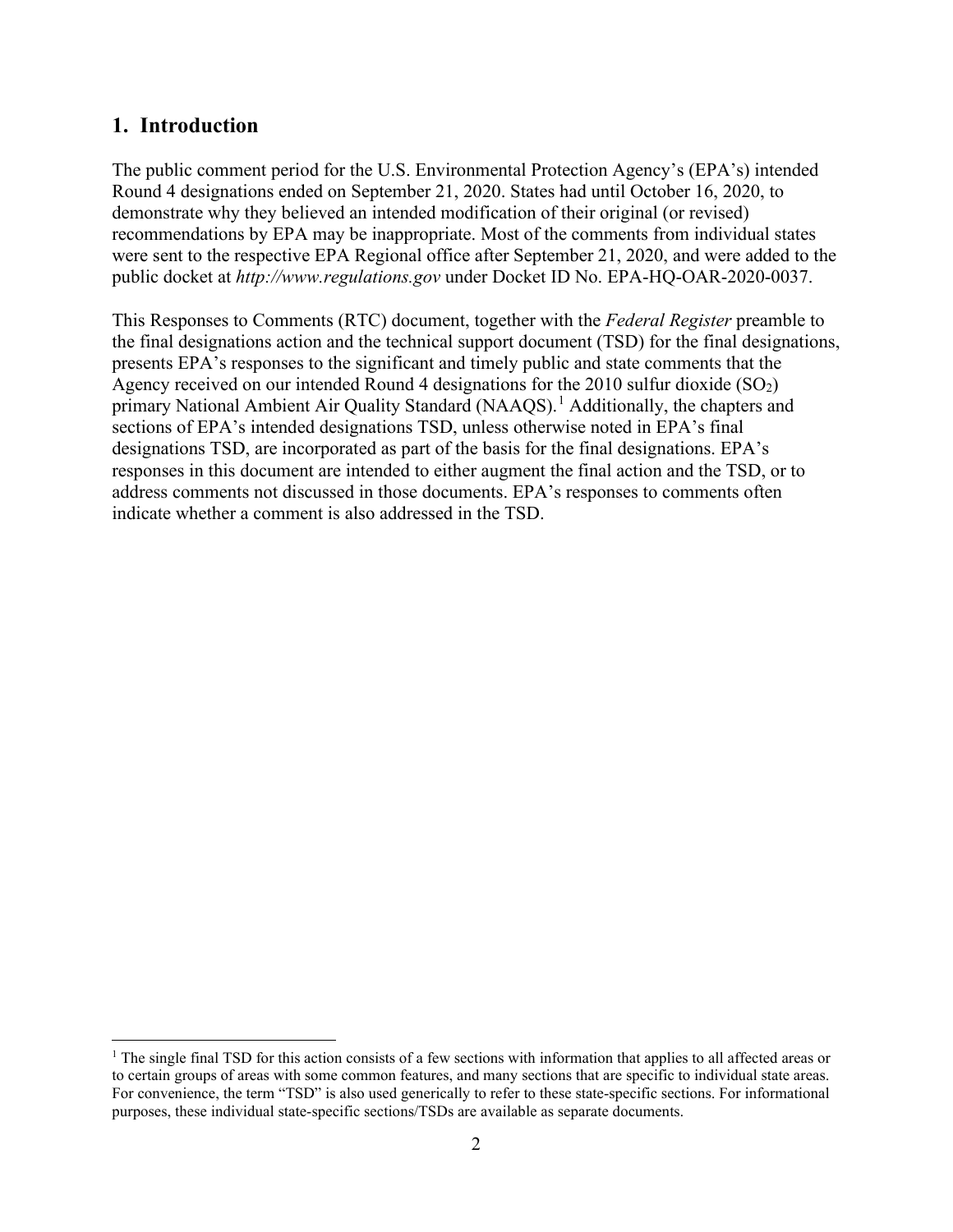# <span id="page-3-0"></span>**2. Background**

Both the *Federal Register* notice for these final designations and Chapter 1 of EPA's final designations TSD provide the background information for EPA's designations.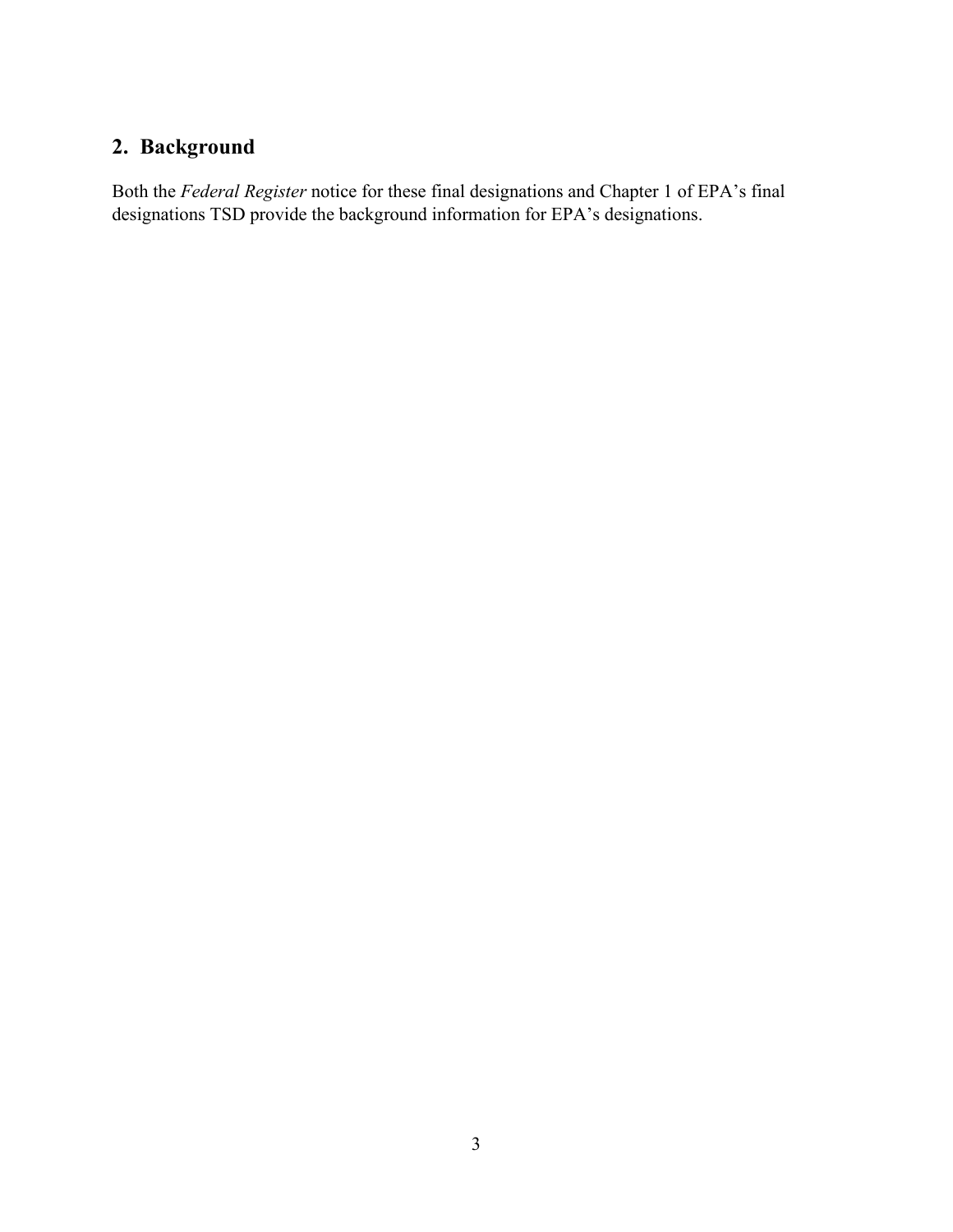# <span id="page-4-0"></span>**3. Comments Specific to Kentucky**

#### <span id="page-4-1"></span>3.1. Henderson and Webster Counties

*Comment:* On November 12, 2020, superseding an October 16, 2020, submission, the Commonwealth of Kentucky submitted an air dispersion modeling analysis to support the Commonwealth's updated nonattainment boundary recommendation, which now includes all three DRR sources in the undesignated portions of Henderson and Webster Counties. The geographic extent of the Commonwealth's modified nonattainment boundary is smaller than EPA's intended nonattainment boundary but larger than the Commonwealth's original July 7, 2020 boundary recommendation.

*EPA Response:* EPA has assessed the Commonwealth's modeling analysis in the final designations TSD for Kentucky.

*Comment:* Sierra Club states that EPA should either expand the Henderson-Webster County boundary based on the best available information including the data and information provided in the docket for the intended designations or "at the very least retain, the scope of the proposed nonattainment area." The commenter expresses concern that Kentucky's initial nonattainment boundary assessment did not properly account for the substantial emissions from coal-fired power plants—Robert Reid Station/ Henderson Municipal Power and Light (HMP&L) Station 2, and Robert D. Green Station. The commenter asserts that the nonattainment boundary should not be developed in a manner that excludes any portion of emissions from the coal fired facilities, the aluminum facility and any other sources of  $SO<sub>2</sub>$  in the vicinity.

The commenter alleges that EPA should reject any consideration that the  $SO<sub>2</sub>$  emissions from area power plants are not significant in quantity, emitted at too high an altitude to significantly affect public health, or simply not worth regulating properly based on narrow-minded and shortsighted economic arguments at the expense of public health. The commenter suggests that any such argument would be legally unsubstantiated, conflict with EPA's duty to protect public health, and, if finalized could be subject to legal challenge. The commenter urges EPA to either expand the intended designations boundary or at a minimum maintain the intended nonattainment boundary for Henderson and Webster Counties based on the law and available data and the Agency's duty to protect human health.

*EPA Response:* In response to EPA's August 13, 2020, intended designations, the Commonwealth submitted additional air dispersion modeling on November 12, 2020, superseding an October 16, 2020, submission which accounts for  $SO<sub>2</sub>$  emissions from both Robert Reid Station/HMP&L Station 2, and Robert D. Green Station power plants in addition to the Century Aluminum facility. The Commonwealth's November 2020 modeling supports the Commonwealth's updated nonattainment boundary recommendation that includes all three DRR sources in portions of Henderson and Webster Counties. EPA's August 2020 intended nonattainment boundary was based on modeling developed to site the monitor (AQS ID# 21-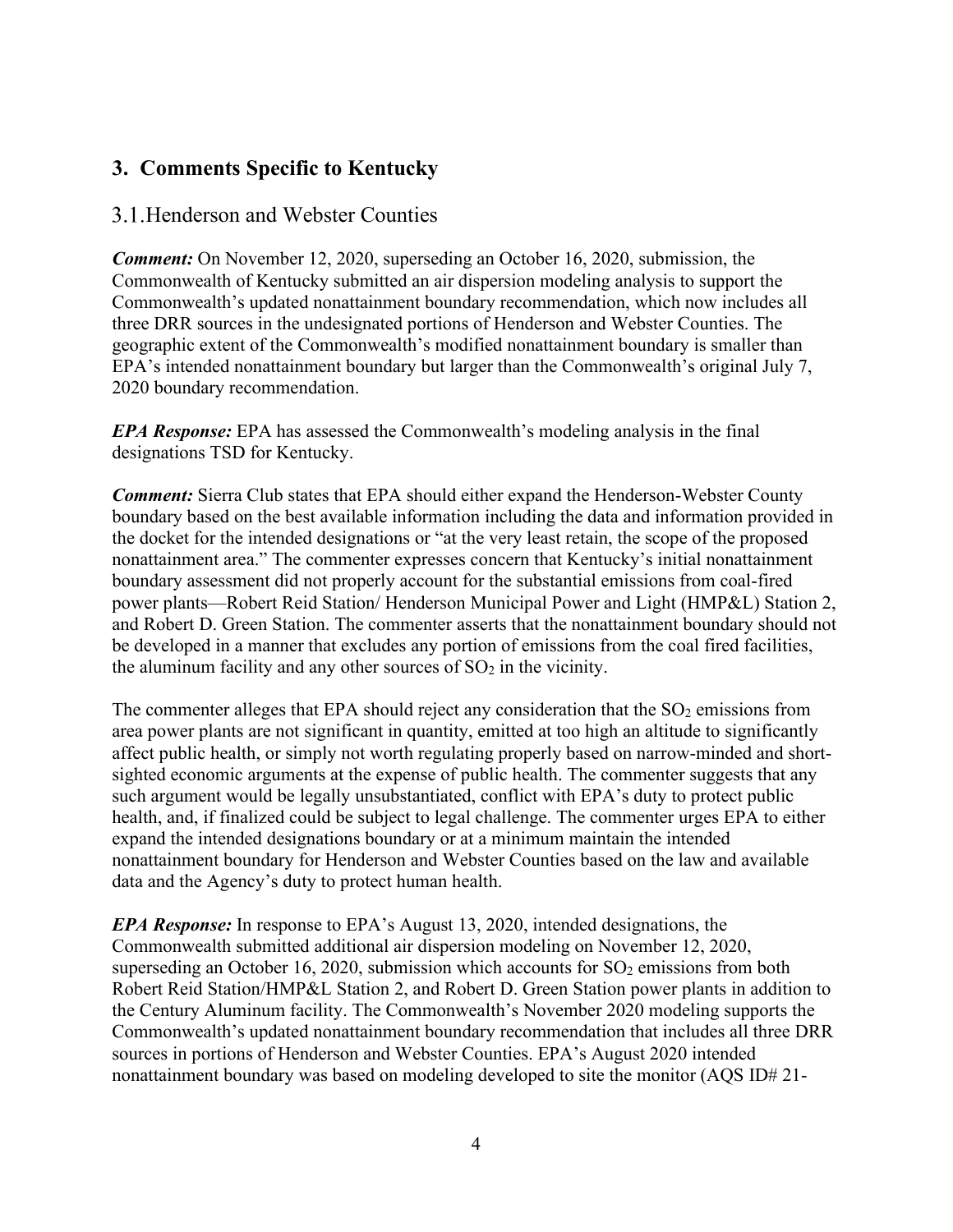101-1011) in [2](#page-5-0)016 pursuant to EPA's  $SO_2$  Data Requirements Rule (DRR),<sup>2</sup> and this modeling included the SO<sub>2</sub> emissions from all three DRR sources. At the time of intended designations, EPA did not have any additional modeling analyses available to inform a nonattainment boundary. However, on November 12, 2020, the Commonwealth submitted air dispersion modeling that more accurately characterizes the geographic extent of the NAAQS violations using the most recent emissions from the three DRR facilities, the most recent meteorology data, current background concentrations from nearby monitors, and the current version of AERMOD. EPA believes that this updated modeling is more representative of the area than the modeling used to site the monitor that EPA relied on to develop the intended nonattainment boundary and that it accounts for all modeled impacts above the  $2010$  SO<sub>2</sub> NAAQS. As explained in the final designations TSD, EPA has concluded that the Commonwealth's November 12, 2020, modeling submission is adequate to establish a nonattainment boundary for the Henderson and Webster Counties area. Refer to EPA's final designations TSD for the complete analysis.

EPA notes that the commenter did not provide any technical evidence that supports its claims that the intended nonattainment boundary should be broader nor did the commenter expound or demonstrate how the data and documents of record that support the intended nonattainment boundary suggests a broader nonattainment boundary. Nevertheless, EPA concurs with the commenter, based in part on EPA's review of the Commonwealth's November 2020 modeling, that the major  $SO_2$  sources in the area should be included in the nonattainment area.

<span id="page-5-0"></span><sup>2</sup> *See* 80 FR 51052 (August 21, 2015), codified at 40 CFR part 51 subpart BB.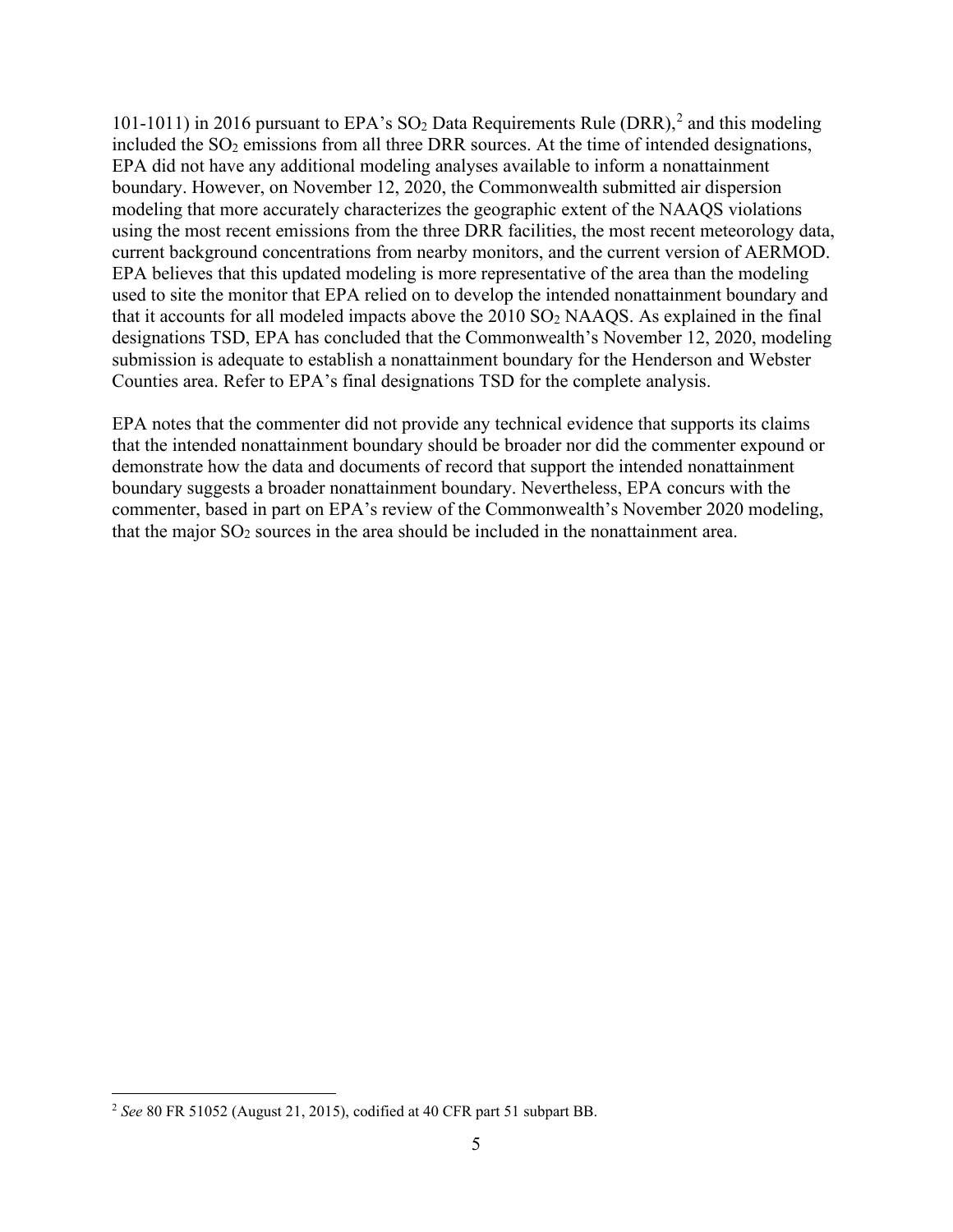# <span id="page-6-0"></span>**4. Comments Specific to Missouri**

### <span id="page-6-1"></span>4.1. New Madrid County

*Comment:* On October 16, 2020, Missouri submitted an updated air dispersion modeling analysis and model performance evaluation in response to EPA's modification of the State's April 30, 2020, recommended nonattainment area boundary for the New Madrid County, Missouri area.

*EPA Response:* EPA has assessed Missouri's updated modeling analysis and model performance evaluation in the final designations TSD for Missouri.

*Comment:* Great Rivers Environmental Law Center (GRELC) and the Sierra Club provided information about the adverse health effects of  $SO_2$  exposure in New Madrid County and the purpose of the NAAQS. The commenters also reference educational achievement standards in this area. GRELC and the Sierra Club then noted that Magnitude 7 Metals (M7M) and Associated Electric Cooperative Incorporated (AECI) have  $SO<sub>2</sub>$  emissions that are significantly above 2,000 tons per year (tpy). GRELC and the Sierra Club asserted that there are seven other sources of  $SO<sub>2</sub>$  in New Madrid County and requested that EPA revise the nonattainment boundary to include all sources of  $SO<sub>2</sub>$  in the county. GRELC and the Sierra Club reference Missouri's April 30, 2020, submission which included 2016-2018 reported emissions for all  $SO_2$ sources in New Madrid County.

*EPA Response:* To the commenter's first point, EPA acknowledges the information provided by GRELC and the Sierra Club regarding health effects of  $SO<sub>2</sub>$  exposure. EPA is not evaluating or disputing this health-related information because EPA's understanding of the commenters' intent for including this information was to emphasize the importance of meeting the  $2010$  SO<sub>2</sub> NAAQS. EPA agrees that the  $2010$  SO<sub>2</sub> NAAQS is crucial for protecting public health around  $SO<sub>2</sub>$  emissions sources. As such, EPA established the  $2010$   $SO<sub>2</sub>$  NAAQS based on such health effects information and will continue to implement the  $2010$  SO<sub>2</sub> NAAQS to protect public health based on the authority granted to EPA in the Clean Air Act (CAA). EPA's Round 4 designations action for the New Madrid County, Missouri area does not pertain to the appropriateness of the 2010 SO2 NAAQS, rather the action deals with the determination of an appropriate designation and boundary in this undesignated area. References to educational achievement standards in the county are outside the scope of this action

To the commenter's second point, as explained in EPA's final designations TSD for Missouri, EPA's nonattainment boundary includes the two principal  $SO<sub>2</sub>$  emissions sources, M7M and AECI New Madrid, as referenced by the commenters, that contribute to  $SO<sub>2</sub>$  violations in New Madrid County. Each of the other sources referenced by the commenters emitted less than 0.5 tpy of SO2 during the 2016-2018 period. As explained in the State's April 30, 2020, submission, the State represented these other sources in the modeling by using a fixed background value added to the final modeling results because of the relatively low emissions. These seven smaller sources were therefore not explicitly included in the State's modeling demonstration. The total combined  $2018 SO<sub>2</sub>$  emissions from these seven sources in New Madrid County is less than 1 ton and less than  $0.005$  percent of total  $SO<sub>2</sub>$  emissions for the county. The other  $SO<sub>2</sub>$  sources located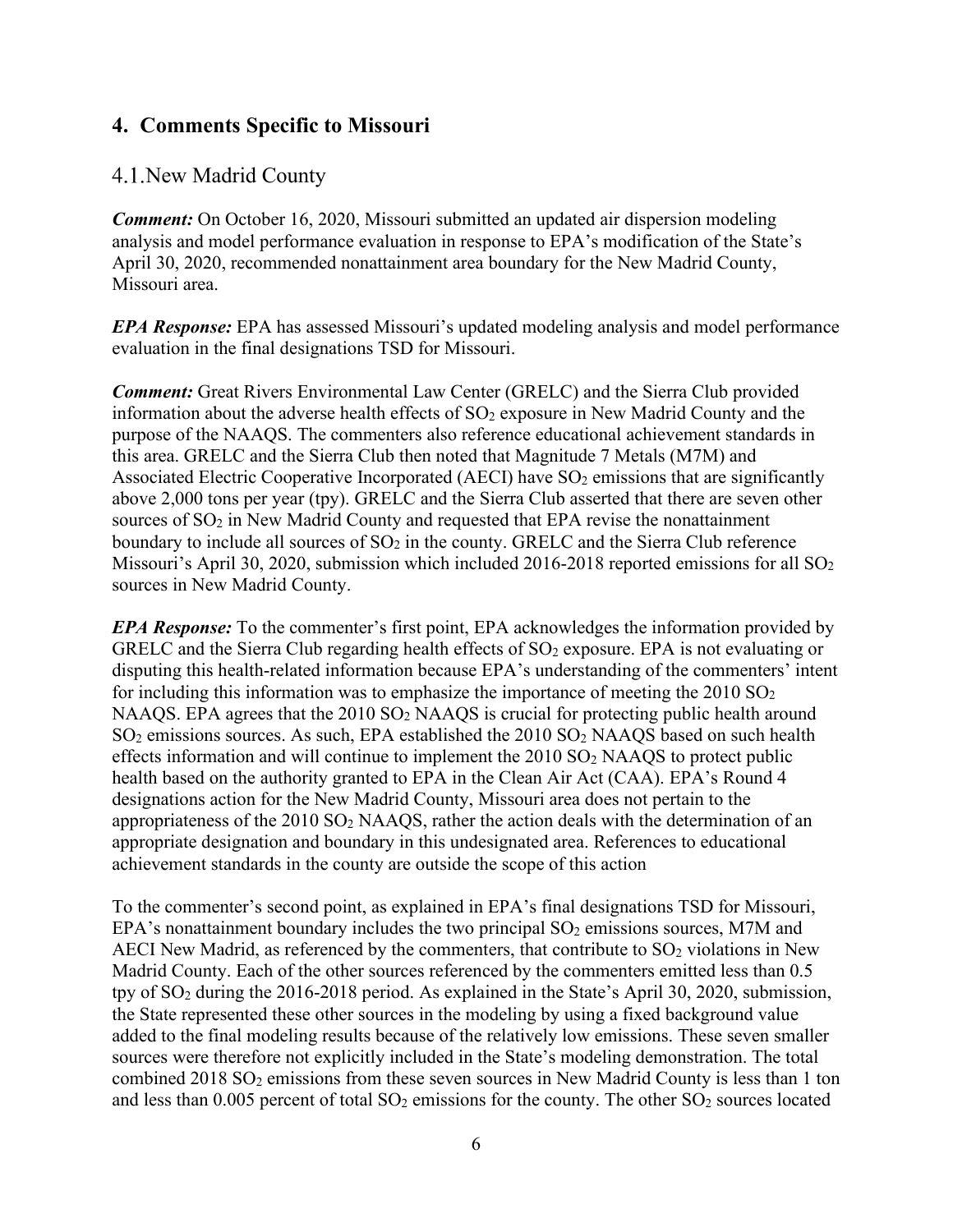in New Madrid County but outside of EPA's nonattainment area are comparatively very small SO2 emitters and additional required controls or emission reductions would not be expected even if the nonattainment area were further expanded. Additionally, EPA does not have evidence that any source outside of EPA's nonattainment area is contributing to the violations in the nonattainment area or that there are other violations occuring in New Madrid County outside of EPA's nonattainment area.

*Comment:* GRELC and the Sierra Club claimed that Missouri's receptor grid did not include the more populated areas of New Madrid County. GRELC and the Sierra Club asserted that recent wind roses support extending the boundary to include the more populated areas of the county such as Howardville and Marston. Specifically, GRELC and the Sierra Club requested that EPA expand the boundary to include the townships of New Madrid, Lewis, and La Font.

*EPA Response:* Similar to EPA's response regarding expanding the nonattainment boundary to encompass all sources of  $SO_2$  in New Madrid County, aside from the two principal  $SO_2$ emissions sources that are included in EPA's intended nonattainment boundary, other sources in the county emit less than 1 tpy of SO2. As noted in EPA's intended designations TSD, EPA defines a nonattainment area as an area that, based on available information including (but not limited to) monitoring data and/or appropriate modeling analyses, EPA has determined either: (1) does not meet the 2010 1-hour  $SO_2$  NAAQS, or (2) contributes to ambient air quality in a nearby area that does not meet the NAAQS. EPA does not have evidence that the remaining portion of New Madrid County (*i.e.*, the portion outside of EPA's final nonattainment area) is violating the NAAQS. Specifically, EPA does not have evidence that violations are occuring in the populated areas of Howardville or Marston as suggested by GRELC and Sierra Club.

Furthermore, EPA does not have evidence that any  $SO_2$  sources, other than the two principal  $SO_2$ sources already included in the nonattainment area, are contributing to the violations occurring within EPA's final nonattainment area. As discussed in both EPA's intended and final designations TSDs for Missouri, EPA evaluated modeling performed by the State. While there are uncertainties in the modeling and EPA is unable to solely rely on the State's modeling to inform the nonattainment boundary, the modeling still provides useful context such as the concentration gradients around the primarily low-level releases at M7M. All of Missouri's model scenarios predict violations to be contained within EPA's final nonattainment area boundary. Specifically, EPA's boundary captures, with an adequate degree of confidence, the undesignated portion of New Madrid County that is experiencing exceedances of the standard attributable to both sources, namely where the combined impacts equate to exceedances of the 2010 SO<sub>2</sub> NAAQS. Therefore, EPA is designating the remaining portion of New Madrid County, including the towns of Howardville and Marston, as attainment/unclassifiable because the area does not meet the definition of a nonattainment area.

*Comment:* GRELC and the Sierra Club asserted that the maximum impacts from AECI are not captured in EPA's intended nonattainment boundary due to the higher release points at AECI.

*EPA Response:* As stated in the intended designations TSD for Missouri, EPA acknowledges that because of its high stacks, the maximum impacts from AECI, while below the level of the 2010 SO2 NAAQS when modeled with actual emissions, occur at the furthest edges or outside of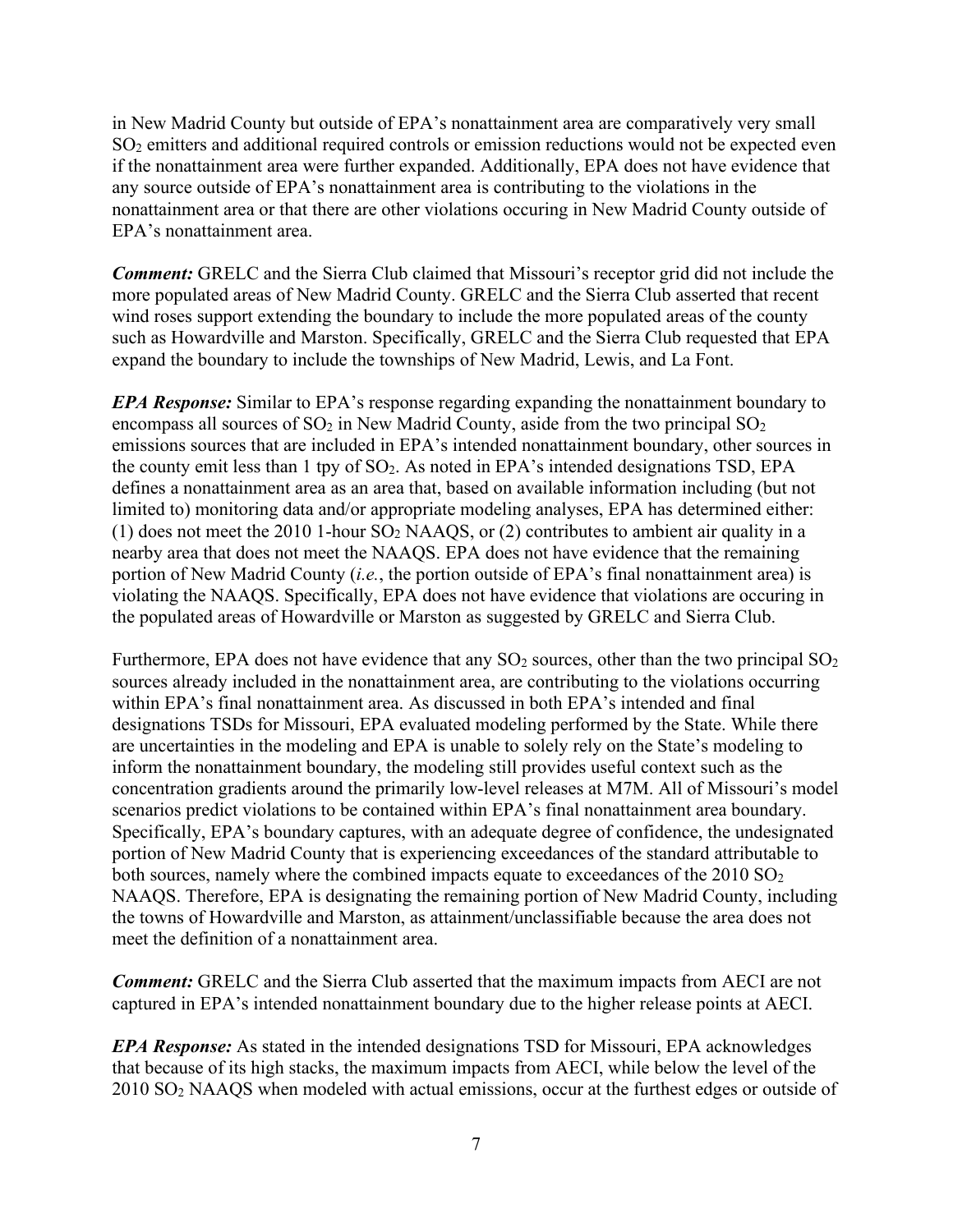the State's recommended nonattainment boundary. This is one of the reasons that EPA's final nonattainment boundary expands on the State's recommended nonattainment boundary. EPA finds that extending the nonattainment boundary will provide a more representative area of evaluation for SO<sub>2</sub> impacts from AECI New Madrid and M7M within New Madrid County. Specifically, EPA's boundary captures, with an adequate degree of confidence, the undesignated area experiencing violations of the standard attributable to both sources, namely where the combined impacts equate to a violation of the  $2010$  SO<sub>2</sub> NAAQS. The nonattainment boundary must capture all areas that are violating the standard, but it is not necessary to capture all areas with impacts that are not violating the standard.

Furthermore, GRELC and the Sierra Club provided no evidence that the impacts outside EPA's intended nonattainment boundary violate the  $2010$  SO<sub>2</sub> NAAQS. In EPA's final designations TSD for Missouri, we conclude that EPA's nonattainment boundary includes the two principal SO2 emissions sources that contribute to SO2 NAAQS violations in New Madrid County. EPA's nonattainment boundary extends 2 km to 3 km to the north, west and south of the main emissions points at AECI New Madrid and M7M. Given that there is some uncertainty in the exact geographic extent of the NAAQS violations, EPA's boundary provides a high level of confidence that it encompasses the area of New Madrid County where violations of the NAAQS are likely to occur. EPA concludes that this final nonattainment boundary captures the extent of 2010 SO2 NAAQS violations in the undesignated area and the sources causing them, the M7M and AECI facilities. EPA has no evidence to suggest that violations are occurring in the remainder of the County or that there are  $SO<sub>2</sub>$  sources outside the final nonattainment area that are contributing to the violations in that area.

*Comment:* GRELC and the Sierra Club claimed that EPA improperly deviated from the analytical starting point of county boundaries.

*EPA Response:* In past guidance related to initial area designations under the 2010 SO<sub>2</sub> NAAQS, most recently updated in EPA's September 5, 2019, Round 4 designations guidance memorandum ("Round 4 Guidance"), EPA states that the county boundary may be considered the analytical starting point for determining nonattainment area boundaries.<sup>[3](#page-8-0)</sup> Specifically, on page 5 in EPA's Round 4 Guidance, EPA states, "Accordingly, although we expect to continue to consider county boundaries as the analytical starting point for determining  $SO<sub>2</sub>$  nonattainment areas, an evaluation of five factors for each area may be considered in determining the geographic scope of a nonattainment boundary." Later in that guidance document, EPA details the five specific factors that it recommends be evaluated to inform the proper nonattainment area boundary, and when introducing those factors, EPA states, "Considered as a whole, results may support boundaries that are either larger *or smaller* [emphasis added] than the analytical starting point." In this case, EPA has considered those factors in addition to evaluating the modeling provided by the State to inform the nonattainment area boundary. Through consideration of those factors, EPA proposed a boundary larger than the area recommended by the State but smaller than the starting point of the county boundary. Specifically, EPA's nonattainment area boundary

<span id="page-8-0"></span><sup>3</sup> *See* "Area Designations for the 2010 Primary Sulfur Dioxide National Ambient Air Quality Standard – Round 4," memorandum to Regional Air Division Directors, Regions 1-10, from Peter Tsirigotis, dated September 5, 2019, available at *https://www.epa.gov/sites/production/files/2019-09/documents/round\_4\_so2\_designations\_memo\_09- 05-2019\_final.pdf* .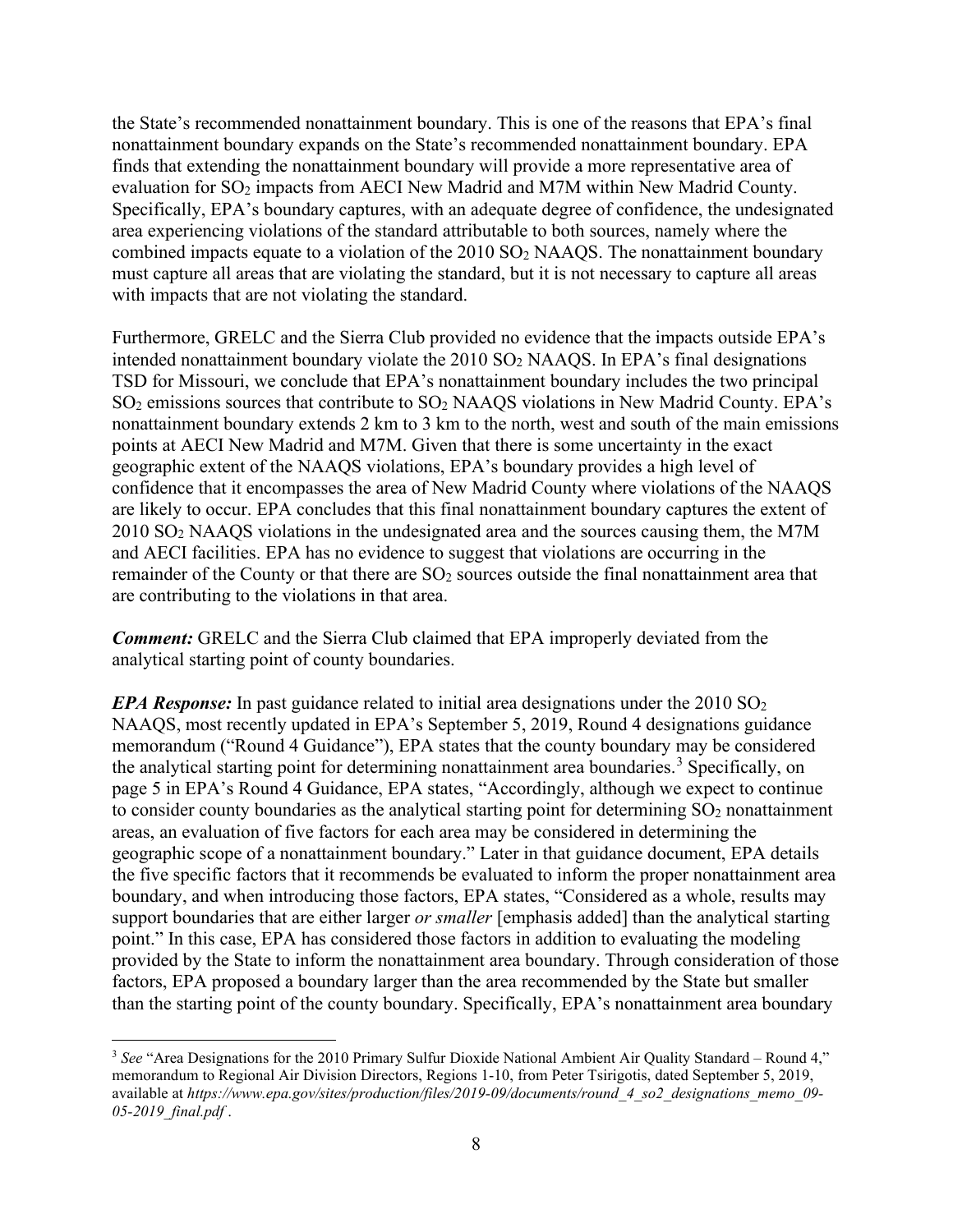includes the principal  $SO_2$  emissions sources contributing to violations in New Madrid County. For nonattainment designations under the 2010 SO<sub>2</sub> NAAQS, EPA has routinely designated partial county nonattainment areas, or areas smaller than the starting point of the county boundary, due to the source-oriented nature of  $SO_2$ .<sup>[4](#page-9-0)</sup> As explained on page 5 of EPA's Round 4 Guidance, "Ambient  $SO_2$  is a pollutant that arises from direct emissions, and  $SO_2$  concentrations are generally expected to be highest relatively close to the source(s) and lower at farther distances due to dispersion."

*Comment:* GRELC and the Sierra Club asserted that EPA provides no technical basis for EPA's intended nonattainment area boundary and, therefore, EPA must have relied in part on the "admittedly faulty model" provided by the Missouri. Additionally, the commenters asserted that despite identifying the flaws in the State's modeling, EPA does not correct them.

*EPA Response:* While the modeling provided by Missouri may have some uncertainties and therefore would not be suitable for an attainment demonstration, it is still useful as one piece of evidence in an overall multifactor analysis to determine the proper nonattainment boundary for the New Madrid County area. For example, while the modeling may not suitably represent all monitored conditions, such as the modeled under-prediction of lower monitored concentrations that are still exceeding the standard, it provides evidence of the likely concentration gradients around the facility. Thus, the State's modeling, when considered alongside the other five factors, helps to inform the geographic scope of the nonattainment area boundary. On page 28 of the intended designations TSD for Missouri, EPA stated that "Because of these uncertainties at M7M, EPA is not able to rely *solely* [emphasis added] on the overall final MoDNR modeling demonstration to inform the extent of the nonattainment boundary around the AECI and M7M facilities." Therefore, while EPA may not rely solely on the modeling, it may be used in conjunction with other information in a larger weight of evidence evaluation to inform the boundary. With the majority of emissions releases being from relatively low release heights at the M7M facility, EPA has high confidence in the relatively tight concentration gradient around the plant. Therefore, as initially explained in the intended designations TSD and reexamined in the final designations TSD for Missouri, when considering the modeling provided by Missouri along with other available information, EPA's final nonattainment boundary provides for an adequate degree of confidence around the known violations in the area, such that a larger boundary as suggested by GRELC and the Sierra Club is not warranted.

To GRELC and the Sierra Club's second point, EPA routinely bases area designations on the best available information in front of the Agency at the time of designation. Similarly, when developing the intended designation for New Madrid County, EPA evaluated the modeling provided by Missouri along with all other available information, including available monitoring data, emissions and meteorological information, and geographic and jurisdictional information. As the commenters did not provide additional technical evidence, EPA must base its designation decision on the data available at the time of designation, which includes the aforementioned information. The CAA does not require EPA to create or supplement information where it is not available. Despite the uncertainties in the modeling, the monitoring data clearly supports a nonattainment designation. The monitoring data in this area is the primary evidence to support

<span id="page-9-0"></span><sup>&</sup>lt;sup>4</sup> See 40 CFR part 81, Subpart C for the various attainment status designations for the 2010 primary SO<sub>2</sub> NAAQS.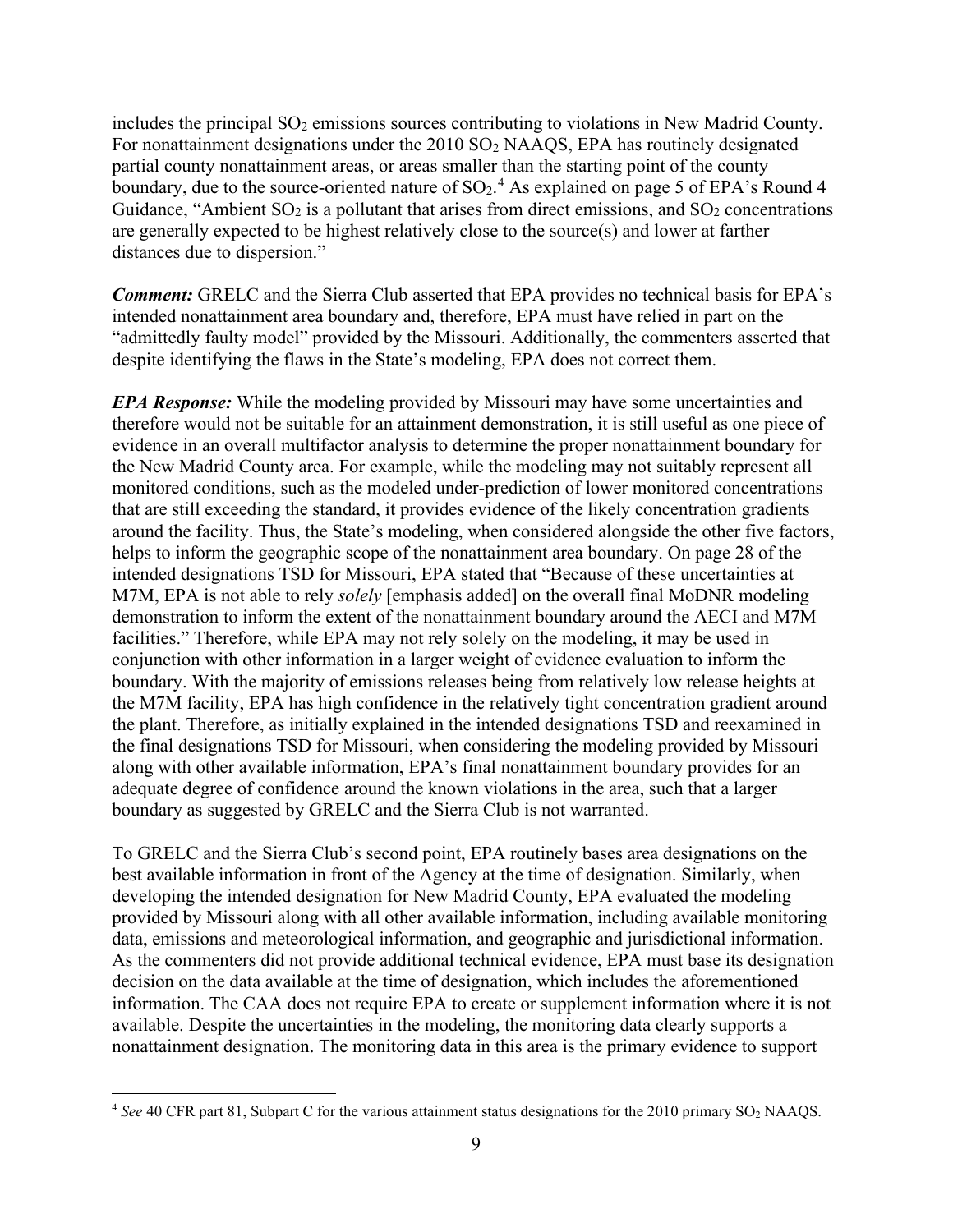the nonattainment designation with the other available information providing supplementary evidence to inform the extent of the nonattainment area boundary.

*Comment:* GRELC and the Sierra Club asserted that M7M's limited operations during the modeled time period reduces the accuracy of the Missouri's modeling.

*EPA Response:* GRELC and the Sierra Club are correct that M7M did not operate at full capacity for the entire modeled or monitored period. However, the State employed a conservative approach by selecting the highest 12-month rolling aggregate emissions levels (September 2018-August 2019) and applied those emissions levels continuously across the 3 year period to simulate M7M operating throughout the modeled period, even though M7M produced no actual emissions for all of 2017 and portions of 2018. Also, as mentioned in prior responses, the modeling performed by the State is meant to inform the nonattainment boundary, therefore approximation of actual conditions over the design value period is appropriate instead of modeling of allowable emissions as is done in attainment demonstrations. Additionally, EPA reviewed the latest available monitoring data from EPA's Air Quality System for the three monitors in New Madrid County and has found that the preliminary data, through quarter 2 (Q2) of 2020, show the 2020 4<sup>th</sup> highest 1-hour  $SO_2$  concentrations for each monitor to be 299.2, 322.6, and 62.2 parts per billion (ppb). These data indicate that through Q2 of 2020, the smallest possible 2018-2020 design values are preliminarily estimated to be 297, 373, and 65 ppb, respectively, assuming the 2020 monitoring year meets completeness requirements. The increase in monitored values aligns with the continued operations and emissions increases when compared to the monitored values recorded before M7M restarted operations in mid-2018. As indicated in the intended designations TSD, this source is difficult to characterize. Despite the continued uncertainties associated with emissions estimation and source characterization, the State's modeling provides one piece of evidence that, when considered along with other available information, helps inform EPA's nonattainment boundary.

*Comment:* GRELC and the Sierra Club stated that EPA should redo Missouri's modeling using allowable emissions for M7M, which would be in line with EPA guidance.

*EPA Response:* EPA disagrees with GRELC and the Sierra Club that modeling for the purpose of informing a nonattainment area boundary should in all cases be performed using allowable emissions. While past EPA guidance explains that allowable emissions may be used in certain cases (*e.g.*, attainment demonstration modeling), it is not necessary to use allowable emissions in this instance. Modeling of actual emissions, or as close an approximation to actual emissions as possible, is generally representative of the monitored design value period used as the basis of a nonattainment designation and, therefore, often provides the most representative approximation of the extent of violations to inform the proper nonattainment area boundary. Modeling of allowable emissions, however, would be representative of worst-case conditions that would be consistent with attainment demonstration modeling. Attainment demonstration modeling would also need to be consistent with Appendix W to 40 CFR part 51. However, EPA believes modeling used to inform the nonattainment boundary need not be consistent with Appendix W with respect to modeled emissions. In this case, Missouri modeled approximations of actual emissions for M7M and assumed the facility was operating for the full 2017-2019 design value period. This represents a conservative approximation of actual emissions because the facility was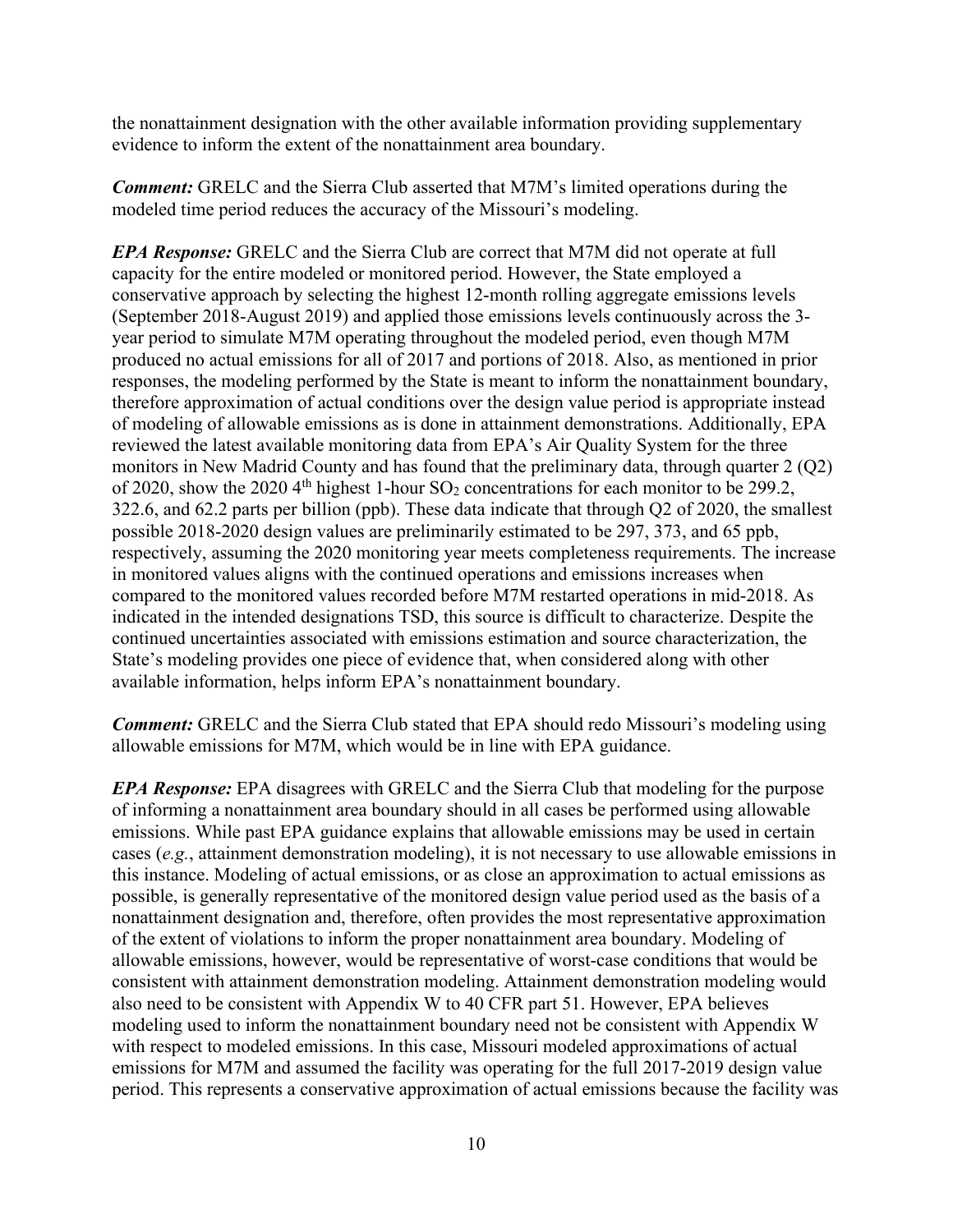only operating for a portion of the monitored period. As previously mentioned, the State's modeling is not suitable for an attainment demonstration, but it provides additional information for EPA's multifactor analysis to inform the nonattainment area boundary in New Madrid County.

*Comment:* GRELC and the Sierra Club claim that M7M could build taller stacks to disperse pollutants at a greater distance in the future and the modeling supplied by the State did not account for this possibility.

*EPA Response:* GRELC and the Sierra Club are correct that EPA noted in the intended designations TSD that the "viable strategy to mitigate the current low-level emissions impacts from the carbon bakes is to potentially build a new, taller stack(s) to enhance atmospheric dispersion of pollutants. EPA finds the state recommended boundary is too small to fully incorporate the impacts from elevated stack emissions (current and any future new stack configurations) that need to be *evaluated in a future attainment demonstration* [emphasis added] for the New Madrid County, Missouri area." As noted here, the evaluation of future control strategies or operational changes would be part of a future attainment demonstration rather than modeling to inform the nonattainment boundary.

*Comment:* GRELC and the Sierra Club asserted that Missouri's modeling does not properly address the release points and heights at M7M. Specifically, the State only modeled 32 of the 64 carbon bake stacks.

*EPA Response:* As noted in the intended designations TSD, the State ultimately modeled the 64 stacks of carbon bake #2 emissions as 32 individual capped stacks, concluding that this modeled scenario was able to best match the maximum hourly monitored  $SO<sub>2</sub>$  concentrations at monitoring Site #1. The State further justified modeling carbon bake #2 as 32 individual stacks, based on information provided by the M7M facility, that typically only two of the four carbon bake #2 scrubbers are in operation at the same time. EPA noted this as one uncertainty in the modeling that led EPA to proposing a slightly expanded boundary. In Missouri's supplemental modeling analysis submitted on October 16, 2020, and evaluated in the final designations TSD for Missouri, the State attempted to further refine the characterization of M7M emissions including additional low release and fugitive emissions sources. As discussed in the final designations TSD, this refinement is an improvement on the previous modeling, but some uncertainty still exists in the emissions estimates and source characterization. For these reasons, EPA is finalizing a slightly expanded nonattainment boundary when compared to the boundary recommended by the State. However, a boundary even larger than EPA's final nonattainment boundary is not warranted because of the uncertainties in the characterization of low release/fugitive emissions sources, which would be very unlikely to cause violations in the undesignated area beyond the nonattainment boundary proposed by EPA.

*Comment:* GRELC and the Sierra Club asserted that Missouri's receptor grid is inadequate as it does not include receptors over the Mississippi River or in other states directly across the river. The commenters highlighted that air pollution does not respect jurisdictional boundaries, and they request that EPA extend the final nonattainment boundary to include potentially impacted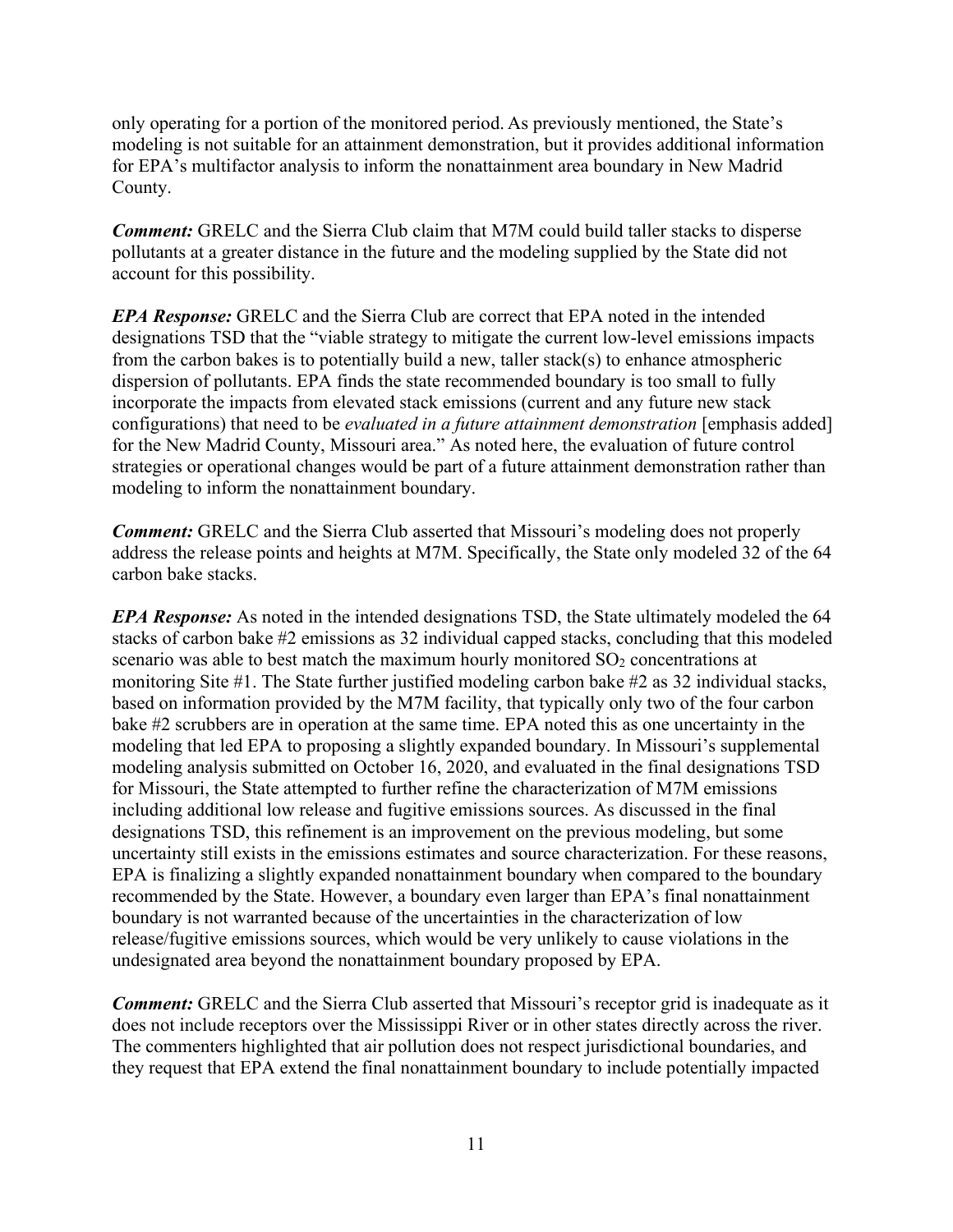sections of Kentucky and Tennessee. The commenters also claim that the State's receptor grid did not extend far enough to cover the more populated areas of New Madrid County.

*EPA Response:* GRELC and the Sierra Club are correct that Missouri's receptor grid did not include receptors over the Mississippi River or in other states. In the intended designations TSD, EPA notes that the State indeed should have included receptors over the river. As a result, EPA includes the Missouri portion of the Mississippi River, which had not yet been designated, in both the intended and final nonattainment boundary. EPA notes that the commenters did not provide technical evidence demonstrating that there are  $2010$  SO<sub>2</sub> NAAQS violations in the neighboring states of Kentucky and Tennessee. For the Round 4 designations process, the State's receptor grid need only extend far enough to determine the geographic extent of violations in the remaining undesignated area, which includes New Madrid County and not previously designated areas in the adjacent states. EPA confirmed by evaluating the modeling files provided by the Missouri that the receptor grid extended past the area of predicted violations in New Madrid County. Therefore, there is no evidence showing  $2010$  SO<sub>2</sub> NAAQS violations in the more populated areas of New Madrid County as asserted by the commenters. Additionally, the nonattainment boundary must contain the sources determined to contribute to violations of the NAAQS. EPA has determined based on the available evidence that the two principal  $SO_2$ emissions sources that contribute to violations in the undesignated area of New Madrid County, namely M7M and AECI, are indeed captured in the final nonattainment boundary.

*Comment:* GRELC and the Sierra Club asserted that Missouri's modeling incorrectly used meteorological data from sites that are hundreds of miles away. The commenters stated that EPA guidance recommends the use of site-specific data when available over the use of data from National Weather Service (NWS) stations.<sup>[5](#page-12-0)</sup> The commenters also claimed that the meteorological data indicate the winds blow predominantly to the North-Northeast toward the city of New Madrid and neighboring states.

*EPA Response:* GRELC and the Sierra Club are correct that EPA recommends the use of sitespecific meteorological data when available. An on-site surface meteorological station is operated at Monitoring Site #3 (West Entrance) near M7M, collecting surface temperature and wind speed and wind direction measurements. The State evaluated the quality of the meteorological data using a June 13, 2019, audit report and found that the anemometer did not meet EPA's criteria for regulatory dispersion modeling when recording low wind speeds (< 1.5  $m/s$ ).<sup>[6](#page-12-1)</sup> Because of this data quality issue, the State chose not to incorporate the on-site meteorology into its modeling analysis and instead evaluated NWS stations near the New Madrid area. Specifically, the State performed an evaluation, consistent with the recommendations of EPA's Modeling  $TAD$ ,<sup> $7$ </sup> to determine which NWS station is most representative of the surface characteristics and terrain patterns in the New Madrid County area. The State selected the Cape Girardeau and Springfield sites for surface and upper air data, respectively. The State used 3 years of data from these stations in accordance with the Modeling TAD. EPA agrees that in the

<span id="page-12-0"></span><sup>5</sup> 40 CFR Part 51, App. W, § 8.4.2(e).

<span id="page-12-1"></span><sup>6</sup> *See* Docket No. EPA-HQ-OAR-2020-0037 for the results of the June 2019 technical audit of the M7M monitoring stations.

<span id="page-12-2"></span><sup>7</sup> *See* SO2 NAAQS Designations Modeling Technical Assistance Document (August 2016), available at *https://www.epa.gov/sites/production/files/2016-06/documents/so2modelingtad.pdf*.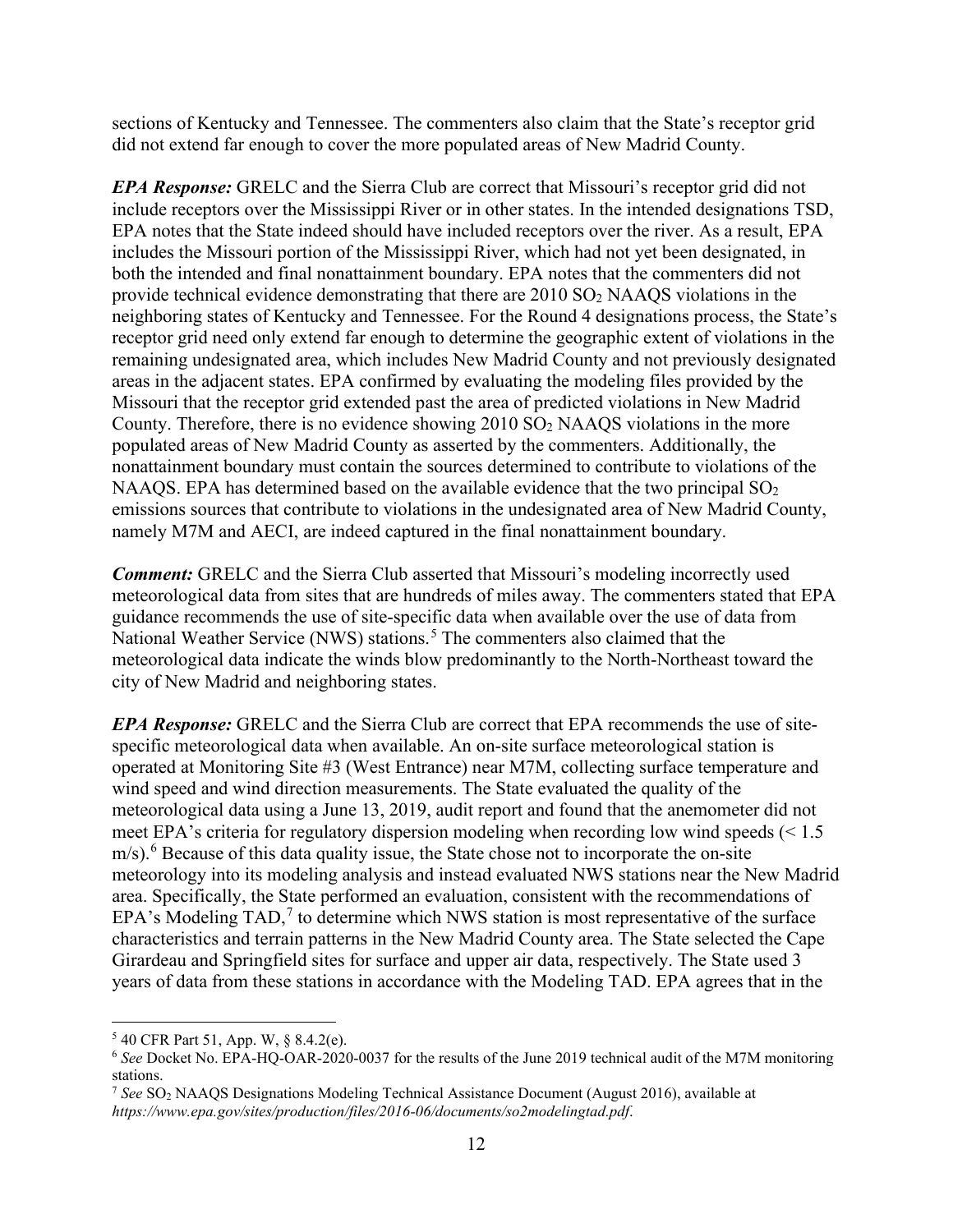absence of complete site-specific data, the selection of these NWS sites proves to be the most representative data available for the New Madrid area.

The commenters correctly cited the wind rose results contained in the intended designations TSD; however, looking at wind direction alone does not necessarily equate to where violations are predicted to occur or the distance the pollutants would travel in that direction. Dispersion modeling necessarily takes all related meteorological parameters into account, not just predominant wind direction, when predicting where and how often violations will occur. For additional reference, although the data did not meet quality assurance requirements, EPA plotted a 3-year surface wind rose using wind data from the on-site meteorological station (Figure 8 in the final designations TSD for Missouri). While there are some directional component deviations between the on-site and Cape Girardeau, Missouri NWS data, overall, the on-site data shows winds blowing from the south (toward the north) to be predominant, similar to the NWS data.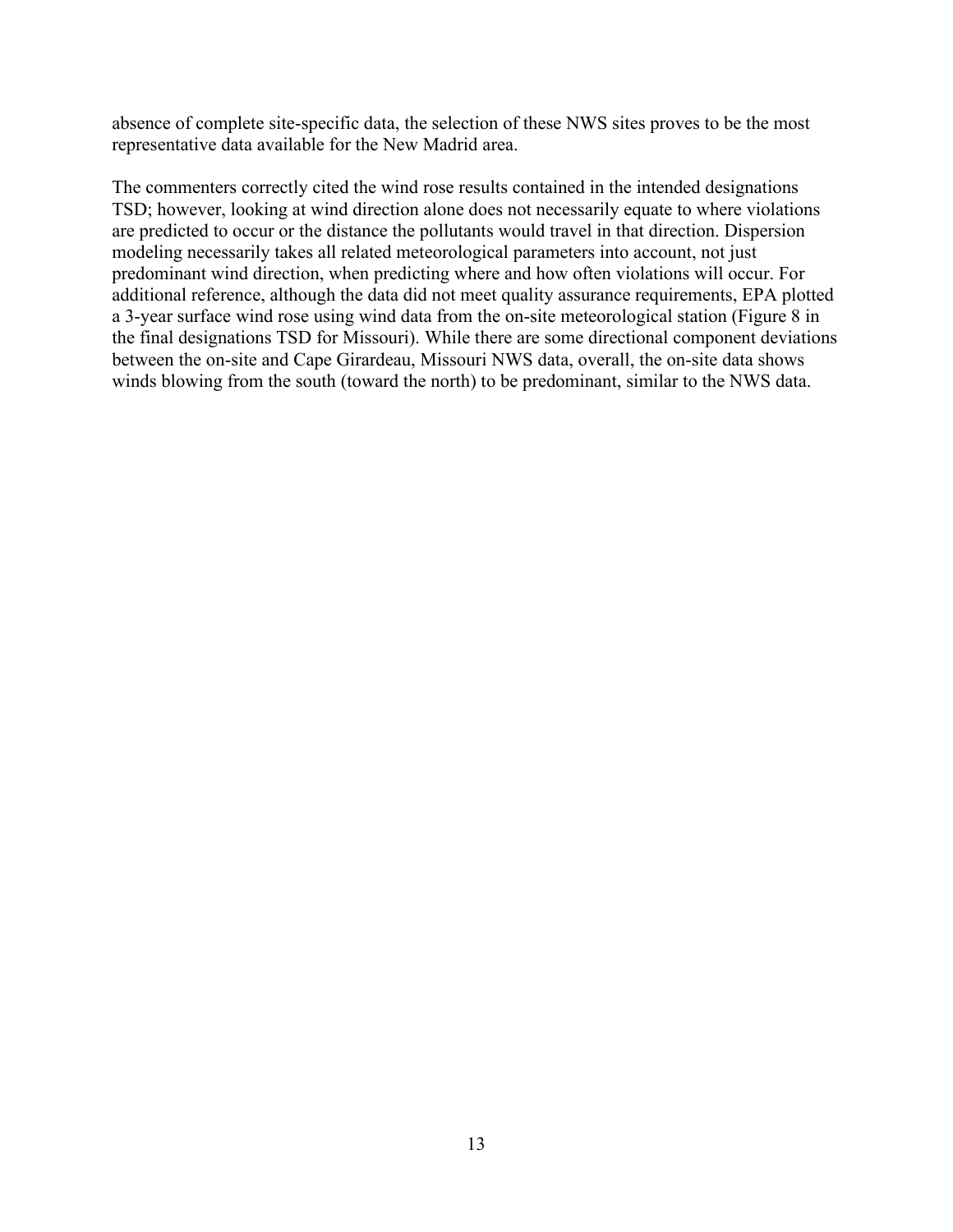### <span id="page-14-0"></span>**5. Comments Specific to North Carolina**

#### <span id="page-14-1"></span>5.1. Buncombe County (Limestone Township)

*Comment:* The North Carolina Department of Environmental Quality acknowledged EPA's concurrence with the State's April 29, 2020, attainment/unclassifiable recommendation for the remaining portion of Buncombe County (Limestone Township) area in North Carolina based on the attaining ambient air quality monitoring data for each respective area as part of the August 2020 intended designations. The commenter goes on to clarify that the shut-down of coal-fired boilers at the Duke Asheville Steam Plant in January 2020 has resulted in lower ambient  $SO_2$ measured concentrations, which resulted in the shutdown of the DRR monitor in Limestone Township.

*EPA Response:* EPA acknowledges the State's remarks and appreciates the State's analysis regarding the additional  $SO<sub>2</sub>$  emissions reductions in the Limestone Township area. EPA notes, however, that any action related to the discontinuing of the ambient air DRR monitor (AQS ID# 37-021-0037) in the area is separate from EPA's obligation to finalize Round 4 designations in the Buncombe County Area and is outside the scope of the Round 4 final designations.

#### <span id="page-14-2"></span>5.2. Haywood County (Beaverdam Township)

*Comment:* Sierra Club supports a nonattainment designation for the Haywood County, Beaverdam Township area based on its assertion that there are multiple issues with the Blue Ridge Paper Products (BRPP) modeling of federally enforceable SO<sub>2</sub> emissions limits and that these emissions limits cannot replace nonattainment planning requirements. The commenter claims that while new emissions limits for a single source is an important way to protect air quality, such limits are not sufficient to comply with nonattainment state implementation plans requirements such as reasonably available control technology, reasonable further progress, and contingency measures for an area designated nonattainment, and are therefore inadequate to replace a nonattainment designation. The commenter goes on to express its concerns that EPA is considering a designation other than nonattainment for this area based on federally enforceable and permanent emissions limits for BRPP. The commenter also alleges numerous issues with North Carolina's modeling analysis for BRPP including an assessment of forward going emissions rather than relying on actual historical emissions and that the model excludes significant SO<sub>2</sub> emissions from other nearby sources. The commenter states the modeling uses a very small background concentration of 3 ppb, despite the fact that a monitor 24 kilometers (km) away in Limestone Township has a design value of 11.9 ppb. The commenter suggests that if background concentrations are actually as little as 4 ppb, instead of the 3 ppb modeled or the 11.9 ppb monitored concentrations, then the BRPP emissions limits will fail to protect the 2010 SO2 NAAQS. The commenter also claims the modeling uses a relatively sparse receptor grid likely to undercount peak impacts and suggests if any other  $SO<sub>2</sub>$  sources contribute as little as 1 ppb towards peak impacts, or if the receptor grid missed a peak impact just slightly higher than the BRPP modeling, the emissions limits will prove to be inadequate. Finally, the commenter suggests the modeling is too close to the  $2010$  SO<sub>2</sub> NAAQS to ensure attainment and cautions EPA against finalizing a designation other than nonattainment based on modeling of forward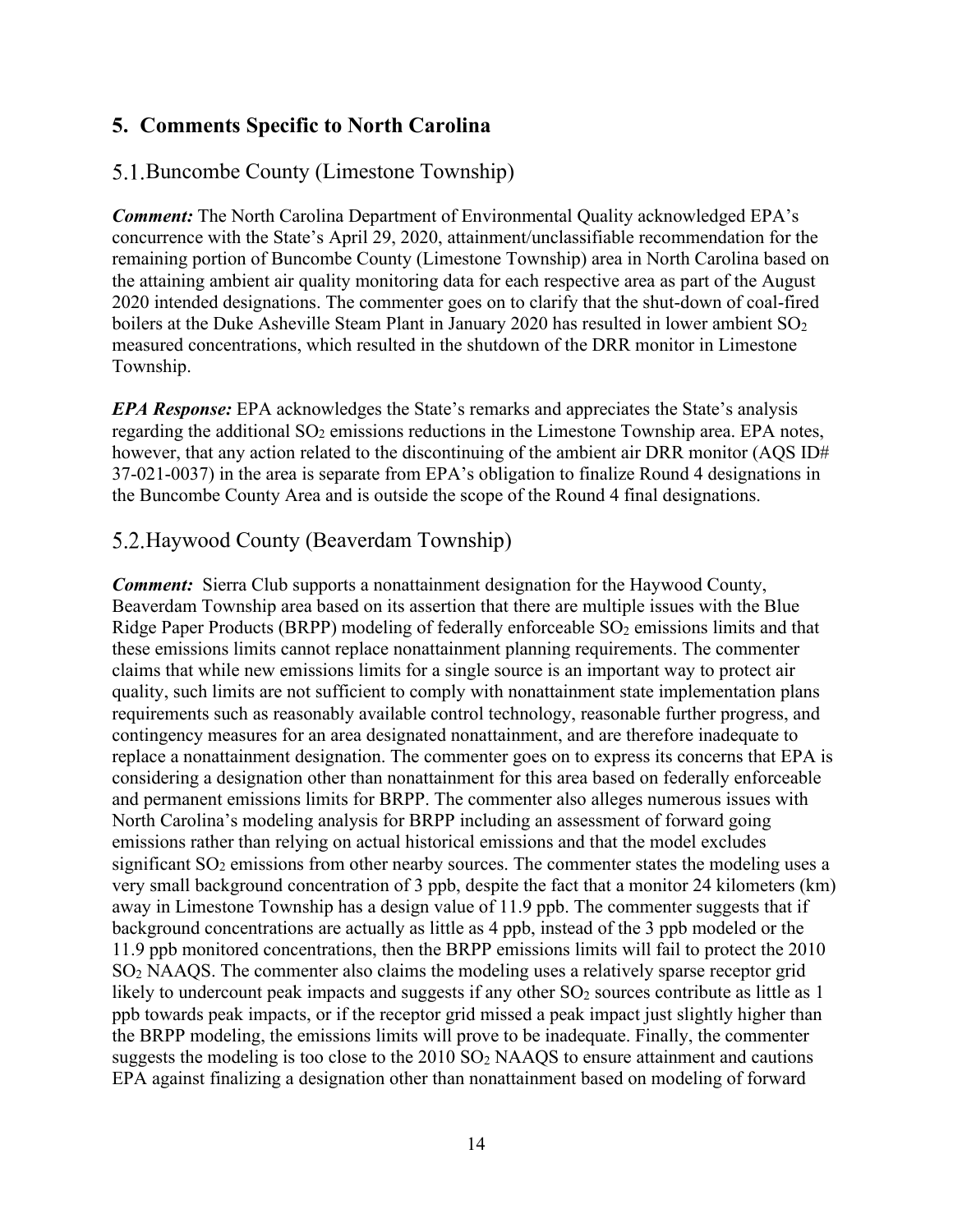going emissions for BRPP at just one of the sources contributing to nonattainment in Haywood County.

*EPA Response:* EPA believes the commenter is conflating the factors used to inform designations and the nonattainment planning requirements and disagrees that the only potential designation for the Haywood area is nonattainment. The CAA section 172(c) elements that the commenter mentions (*e.g.*, reasonably available control technology, reasonable further progress, and contingency measures) legally apply only if EPA first designates the area as nonattainment.

The commenter expressed concern that EPA was considering a designation other than nonattainment for the Haywood County area. EPA notes, in cases where recent facility changes have resulted in current air quality being different from air quality over the most recent full 3 year period, such as is the case here, EPA interprets modeling based on the newer conditions to be consistent with current EPA guidance to the extent that the modeled reduced allowable emissions resulting from facility changes are mandated by permanent, federally enforceable and effective limits. A final rule approving a SIP revision to adopt the BRPP  $SO_2$  emissions limits and compliance parameters into the North Carolina SIP was published in the *Federal Register* and became effective on November 24, 2020 (85 FR 74884). Therefore, at the time of EPA's final designation, the new  $SO_2$  emissions limits at BRPP are effective, permanent, and federally enforceable. As outlined in EPA's Round 4 Guidance, a designation other than nonattainment is possible for areas where a source-oriented monitor is measuring violations of the standard but additional information suggests the air quality in the area is meeting the  $2010$  SO<sub>2</sub> NAAQS. EPA believes the modeling of the new allowable emissions for BRPP provides for a more reliable and current characterization of air quality in the area than does monitoring of past concentrations.

Regarding the comments related to the modeling analysis, EPA disagrees that the modeling issues raised by the commenter prevent the Agency from finalizing an attainment/unclassifiable designation for the area. The commenter states that the modeling is based upon "forward-going emissions limits" for the BRPP facility and not actual historical emissions. EPA believes that use of federally enforceable and permanent limits (*i.e.*, allowable emissions) for the BRPP facility is appropriate for the modeling to characterize whether areas meet or do not meet the standard, because the BRPP source is now legally bound to meet these limits and avoid  $SO<sub>2</sub>$  emissions that would cause violations of the 2010 SO<sub>2</sub> NAAQS. Modeling based on mere actual emissions, in this case, would instead not ensure that attaining  $SO<sub>2</sub>$  levels would continue, and therefore could not overcome a violating monitor as better representing current air quality status. The modeling based upon allowable emissions demonstrates that the  $2010$  SO<sub>2</sub> NAAQS will be attained as long as the emissions from the BRPP facility are below their permitted allowable emissions limits. BRPP emitted a total of 405 tons of  $SO<sub>2</sub>$  in 2019, which is well below the facility's permitted maximum allowable  $SO_2$  emissions of 1,266 tons.<sup>[8](#page-15-0)</sup> Therefore, the modeling demonstrates that the area is currently attaining the  $2010$  SO<sub>2</sub> NAAOS and will continue to do so in the future.

<span id="page-15-0"></span><sup>8</sup> *See* Table 1 - *Trends in Actual Annual SO2 Emissions (2017 – 2019) and Comparison of 2019 Actual Annual SO2 Emissions to Permitted Maximum Allowable Emissions for BRPP Canton Mill* in North Carolina's September 3, 2020 final source specific SIP revision for Blue Ride Paper Products, available in the docket associated with this action. This Table provides a source unit  $2019$  SO<sub>2</sub> actual emissions trends analysis.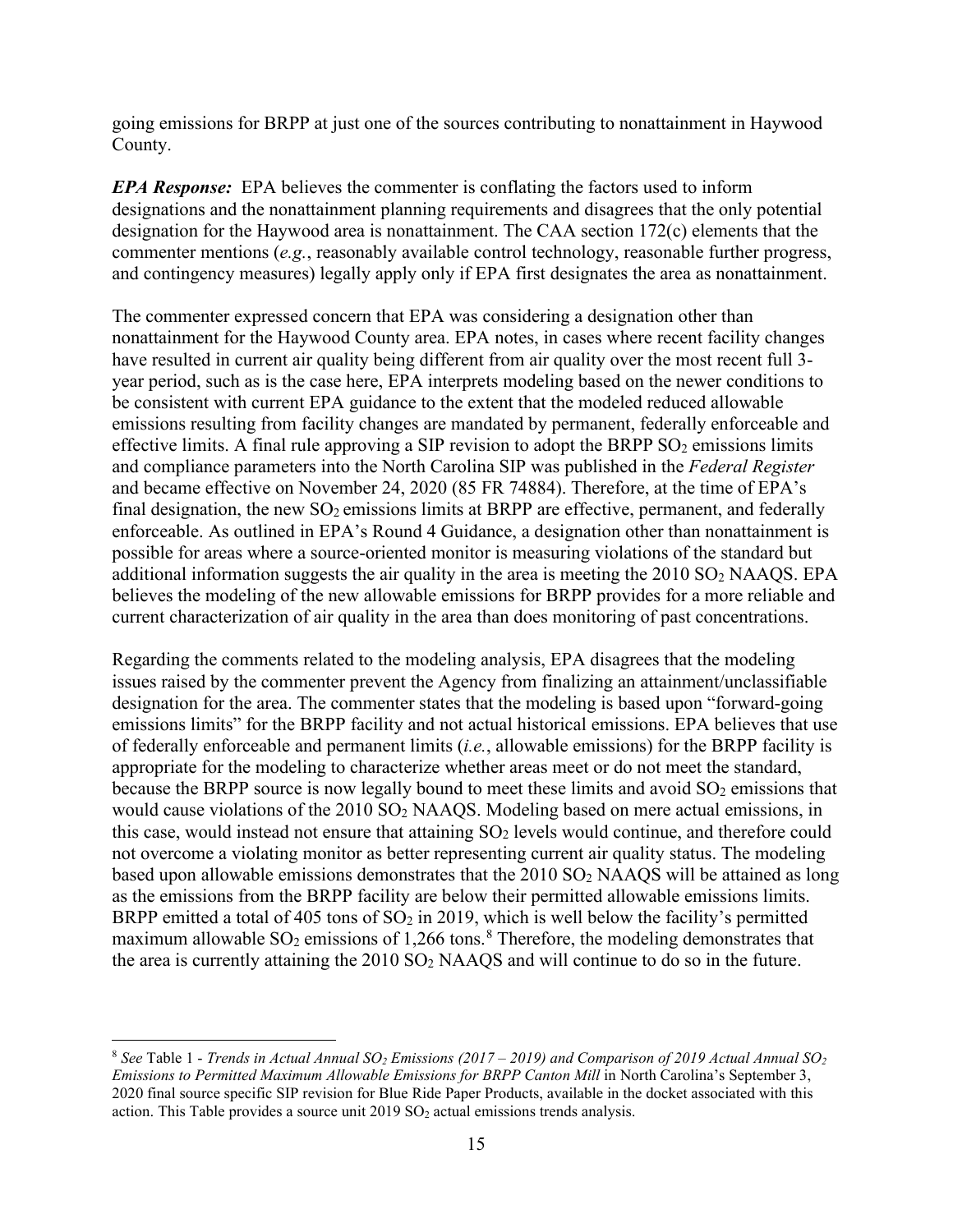Additionally, EPA's Modeling TAD offers two options for modeling air quality in situations where modeling is the primary method of assessing air quality, including one option that considers actual air quality over the most recent 3-year period and one option that considers air quality from modeling more recent allowable emissions. EPA interprets its Modeling TAD to provide that if a source is complying with emissions limits that have been shown to assure that the area is attaining the standard, the area may be designated accordingly, even if the source has reduced emissions too recently to make possible the modeling of actual emissions over 3 years reflecting the reduced emissions conditions. This approach also requires that the State provide evidence that enforceable changes in circumstances have changed air quality sufficiently now to reflect the air quality modeled to occur with allowable emissions. As EPA mentioned in the intended designations TSD, BRPP has reduced its  $SO<sub>2</sub>$  emissions significantly since 2017 due to enforceable control measures, including new SO<sub>2</sub> emissions limits and compliance parameters. At the time of EPA's final designations, these emissions limits are permanent and federally enforceable. These emissions reductions are consistent with the air quality improvement that the modeling shows relative to the historic monitored air quality.

The commenter alleges that the modeling excludes significant  $SO<sub>2</sub>$  emissions from other nearby sources and refers to the sources included in Table 4 of EPA's intended designation TSD. EPA disagrees with the commenter's assertion that the emissions from the sources included in Table 4 of the TSD should have been included in the modeling. As stated in the intended designation TSD, EPA evaluated the emissions from these sources and determined that none had emissions levels large enough or are located close enough to BRPP (or a combination of the two) to require that they be included expressly in the modeling analysis. Moreover, the commenter did not provide any additional emissions information that would cause EPA to reach a different conclusion about the need to include the sources listed in Table 4 of the intended designations TSD. The largest of the sources listed in Table 4 is the Duke Energy Progress (DEP) Asheville facility, which has recently permanently shut down its coal-fired emissions units, on January 29, 2020. The details of the shutdown of these units were described in the intended designation TSD. The current  $SO_2$  emissions from the DEP facility are much lower than the emissions in 2019. Since February 2020, the  $SO<sub>2</sub>$  emissions have averaged 0.5 tons per month, whereas in 2019 the emissions averaged 59 tons per month, meaning that the 2020 emissions are approximately one percent of the 2019 emissions (100 times lower). Additionally, the DEP facility is located approximately 28 km from the BRPP facility. EPA believes that the small amount of actual  $SO_2$ emissions and large distance from the BRPP facility supports our previous decision that emissions from the DEP facility did not need to be included expressly in the modeling.

The commenter also expressed concern with the background concentration used in the modeling and mentions a monitor in Limestone Township (Buncombe County) that is approximately 24 km from the Haywood County, Beaverdam Township area, with a 2017-2019 design value of 12 ppb. The commenter is referring to the Skyland  $SO_2$  monitor in Asheville, North Carolina (AQS ID# 37-021-0037), which is a source-oriented  $SO_2$  monitor installed by the North Carolina Department of Environmental Quality, Division of Air Quality in January 2017, to characterize the maximum concentration from the DEP Asheville facility pursuant to the DRR. The Skyland DRR monitor is approximately 3 km from the DEP Asheville facility. Due to the close proximity of the Skyland DRR monitor to the DEP Asheville facility, EPA believes it would not be appropriate to use it as a background monitor for the Haywood County area, because it would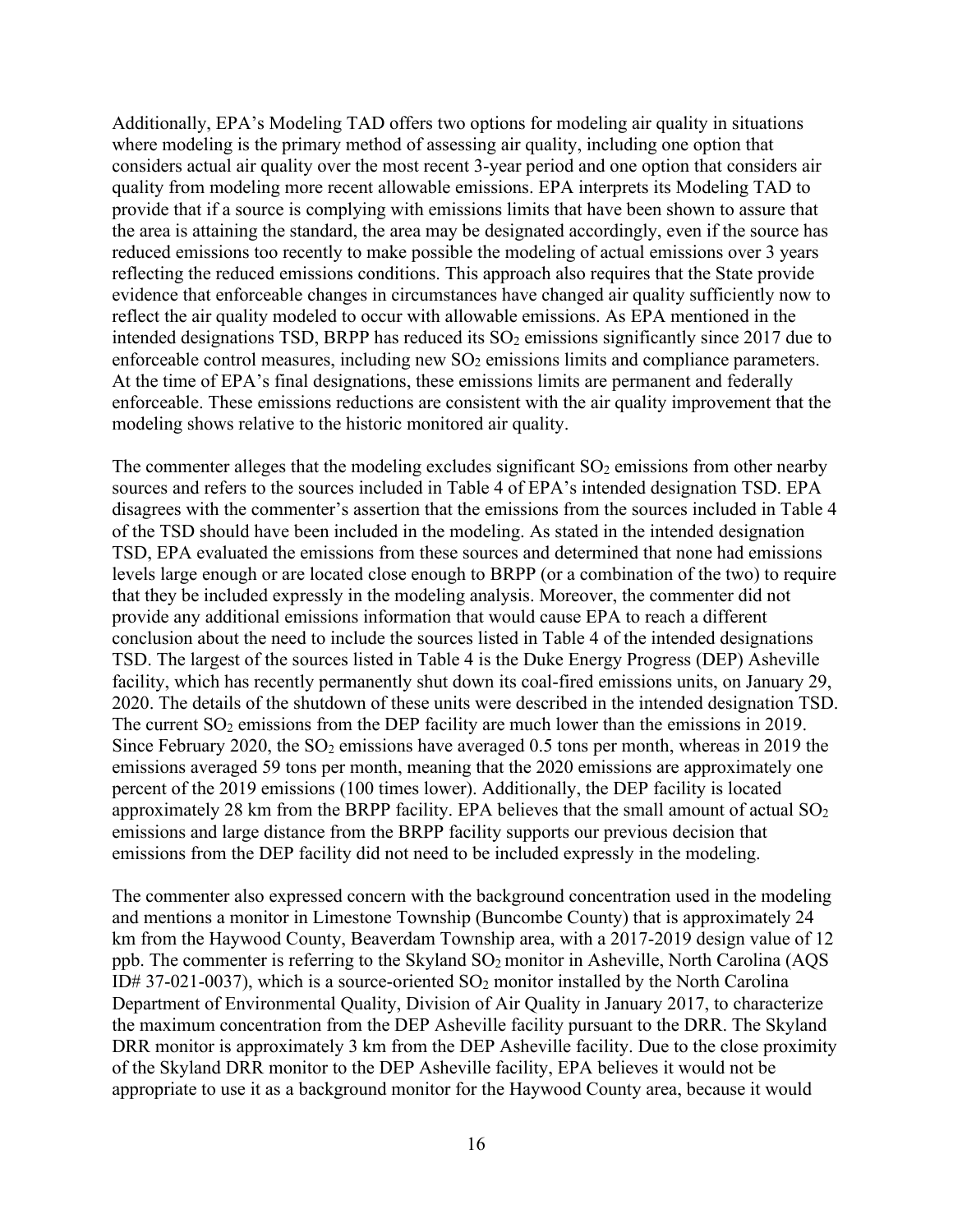overestimate the background concentrations. There are no large  $SO<sub>2</sub>$  emissions sources in the Haywood County, Beaverdam Township area that were not included in the modeling that would indicate the need to use a higher background concentration, like the Skyland monitor's 12 ppb design value. Section 3.3.1.8 of EPA's intended designation TSD indicates that North Carolina considered the three active  $SO_2$  monitors that were within 100 km of BRPP, with valid data for the 2014-2016 period, which was the most recent available 3-year design value period at the time the original modeling was performed. Of the two monitors with valid data for 2014-2016, North Carolina chose the Greenville ESC monitor (AQS ID# 45-045-0015), which had more  $SO_2$ emissions sources in close proximity to the monitor than the other monitor that was considered. The 2014-2016 design value for the Greenville ESC monitor was 3 ppb. The 2019 design value data is now available for these monitors and all three monitors considered by North Carolina have valid 2017-2019 design values of 1 ppb. EPA believes that North Carolina's chosen background concentration of 3 ppb is appropriate for the modeling analysis.

EPA disagrees with the commenter's assertion that the modeling receptor grid spacing is not adequate to determine the maximum  $SO_2$  concentrations in the area. Section 3.3.1.3 of EPA's intended designations TSD discusses the receptor grid used in the modeling demonstration. Preliminary modeling performed by North Carolina indicated that the maximum modeled concentration occurred within its 250 m spacing receptor grid. Therefore, an additional grid of receptors was added and spaced at 100 m intervals centered on the location of the preliminary modeled maximum concentration and extending out 500 m in each direction, to ensure that the maximum concentration was resolved in a grid with resolution of 100 m spacing. The maximum modeled concentration was resolved to 100 m spacing and occurs 7 km inside the outer boundaries of the full receptor grid. EPA believes that North Carolina's receptor grid meets the criteria in Section 9.2.2.d., of EPA's Guideline on Air Quality Models in 40 CFR Part 51, Appendix W, and adequately captures the maximum modeled concentration in the area, which demonstrates attainment with the 2010 SO2 NAAQS.

Lastly, the commenter states that the maximum modeled concentration in the BRPP analysis is 194.4  $\mu$ g/m<sup>3</sup> (74.2 ppb), and states that this is too close to the 75 ppb 2010 SO<sub>2</sub> NAAQS to ensure attainment. EPA disagrees with the commenter. North Carolina's modeling used the maximum federally enforceable and permanent allowable  $SO<sub>2</sub>$  emissions limits for the BRPP facility, an appropriate background concentration and an appropriate receptor grid that meets the criteria in EPA's Guideline on Air Quality Models in 40 CFR Part 51, Appendix W. EPA believes that North Carolina's modeling analysis demonstrates that the area is attaining the 2010 SO2 NAAQS currently and will continue to attain the NAAQS in the future.

*Comment:* Evergreen Packaging commented that the 3-year design value at the Canton DRR SO2 monitoring site (AQS ID# 37-087-0013) is not representative of current air quality in Beaverdam Township in Haywood County and considers the  $SO<sub>2</sub>$  emissions for 2019 and 2020 significantly lower than the  $2017-2018$  monitored  $SO<sub>2</sub>$  concentrations. The commenter confirms its support of North Carolina's July 24, 2020 attainment/unclassifiable recommendation for the undesignated portions of the area and acknowledges the collaborative efforts between EPA and the state air agency to determine the Round 4 designations for the area**.**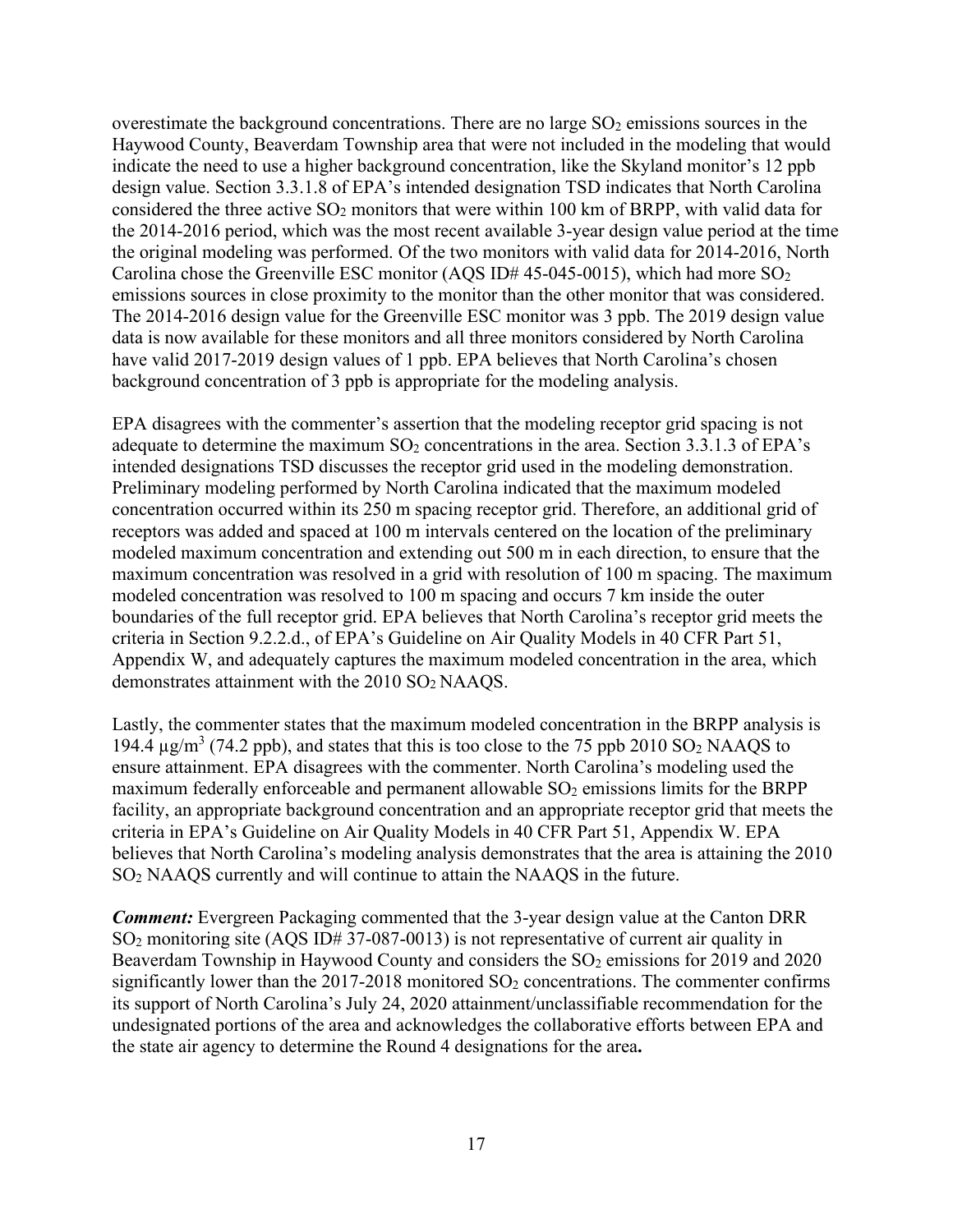*EPA Response:* EPA appreciates the commenter's remarks regarding the current air quality in the Haywood County, Beaverdam Township and noting the coordination between the state and federal air agencies during the Round 4 designations process. EPA's final attainment/unclassifiable designations determination for the remaining undesignated portion of Haywood County is based on the adequacy of the modeled attainment analysis of certain permanent and enforceable SO<sub>2</sub> emissions limits for BRPP. A final rule approving a SIP to adopt the BRPP SO<sub>2</sub> emissions limits and compliance parameters into the North Carolina SIP was published in the *Federal Register* and became effective on November 24, 2020 (85 FR 74884).

As outlined in EPA's intended designations TSD, EPA believes the modeled attainment of these SO2 emissions limits is more representative of current air quality in the area due to emissions reduction control measures implemented in 2017 through 2019. In accordance with EPA's Round 4 Guidance, EPA's final action modifies the intended nonattainment designation to attainment/unclassifiable for the remaining portion of Haywood County, North Carolina in the Beaverdam Township in concurrence with the State's July 24, 2020, designation recommendation.

*Comment:* The North Carolina Department of Environmental Quality states that EPA should designate the remaining portion of Haywood County, North Carolina (Beaverdam Township) as attainment/unclassifiable in accordance with the State's July 24, 2020, recommendation based on the modeling of  $SO_2$  emissions limits for the BRPP facility that provide for attainment of the 2010 SO2 NAAQS pursuant to EPA's Round 4 Guidance. The commenter states that the July 24, 2020, attainment/unclassifiable recommendation is based on BRPP's compliance with the State's requirements to reduce  $SO_2$  emissions limits below the 2010  $SO_2$  NAAQS, which has resulted in reduced measured SO<sub>2</sub> concentrations at the Canton DRR monitor and provide for modeled attainment. The commenter affirmed that these  $SO<sub>2</sub>$  allowable emissions limits provide for a more reliable assessment of current air quality than the monitored  $2017-2019$  SO<sub>2</sub> design value. The commenter also asserted that the monitoring data supports the modeling analysis demonstrating that the  $SO_2$  emissions limits are protective of the 2010  $SO_2$  NAAQS and that EPA's approval of the  $SO_2$  emissions limits and compliance parameters into the North Carolina SIP for purposes of permanent enforceability aligns with the Agency's September 5, 2019 guidance. Finally, the commenter expresses its desire for EPA to approve the BRPP SIP as "expeditiously as possible" well before EPA completes final designations for Beaverdam Township by December 31, 2020.

*EPA Response:* EPA acknowledges North Carolina's comment in support of an attainment/unclassifiable final designation for the remaining portion of Haywood County (Beaverdam Township) in North Carolina as well as the state's collaborative efforts. EPA's August 13, 2020, intended designations TSD stated that if EPA finalized approval of certain  $SO_2$ emissions limits and associated monitoring, reporting and recordkeeping compliance parameters for BRPP established in the source's title V operating permit, prior to finalizing Round 4 designations, EPA would consider an attainment/unclassifiable designation for the area. A final rule was published in the *Federal Register* on November 24, 2020 (85 FR 74884) approving North Carolina's September 3, 2020, final source-specific SIP for BRPP, which adopted into the North Carolina SIP certain  $SO_2$  emissions limits and compliance provisions making the emissions limits permanent in addition to federally enforceable. This final rule became effective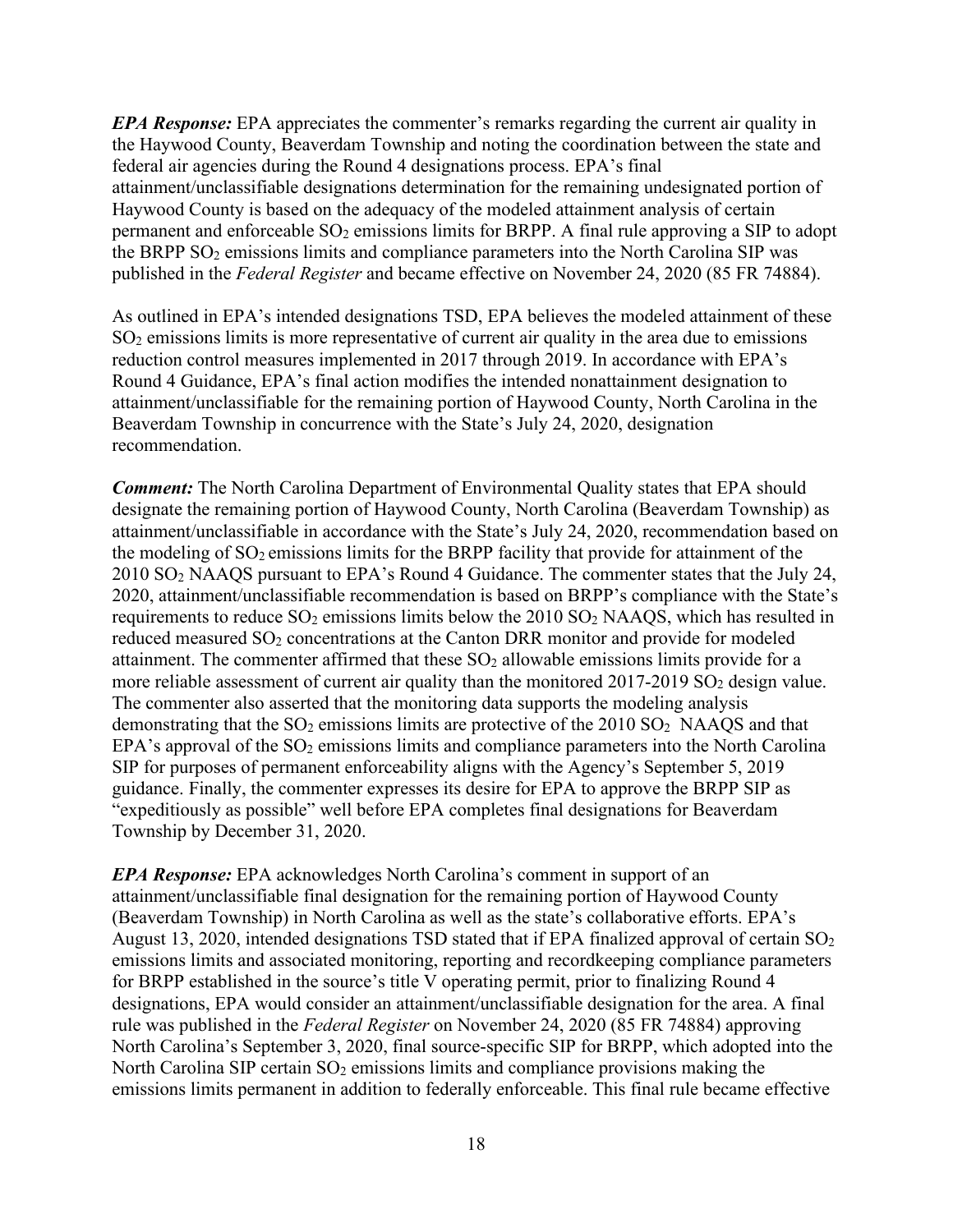on November 24, 2020. The modeling analysis described in EPA's intended designations TSD demonstrates attainment of the 2010 SO<sub>2</sub> NAAQS based on the federally enforceable and now permanent  $SO<sub>2</sub>$  emissions limits. Considering the modeled attainment analysis, EPA agrees with the commenter that the air dispersion modeling is a more reliable characterization of current air quality for the Haywood County Area rather than the Canton DRR monitor 2017-2019 ambient air quality data, due to SO<sub>2</sub> emissions reduction control measures. In accordance with EPA's Round 4 Guidance, EPA's final designations action modifies the intended nonattainment designation to attainment/unclassifiable for the remaining portion of Haywood County, North Carolina in the Beaverdam Township.

### <span id="page-19-0"></span>5.3. Person County (Cunningham Township)

*Comment:* The North Carolina Department of Environmental Quality commented on EPA's concurrence with the State's April 29, 2020, attainment/unclassifiable recommendation, for the remaining portions of Person County (Cunningham Township) area in North Carolina based on the attaining ambient air quality monitoring data for each respective area as part of the August 2020 intended designations.

*EPA Response:* EPA acknowledges the State's concurrence with EPA's intended designation.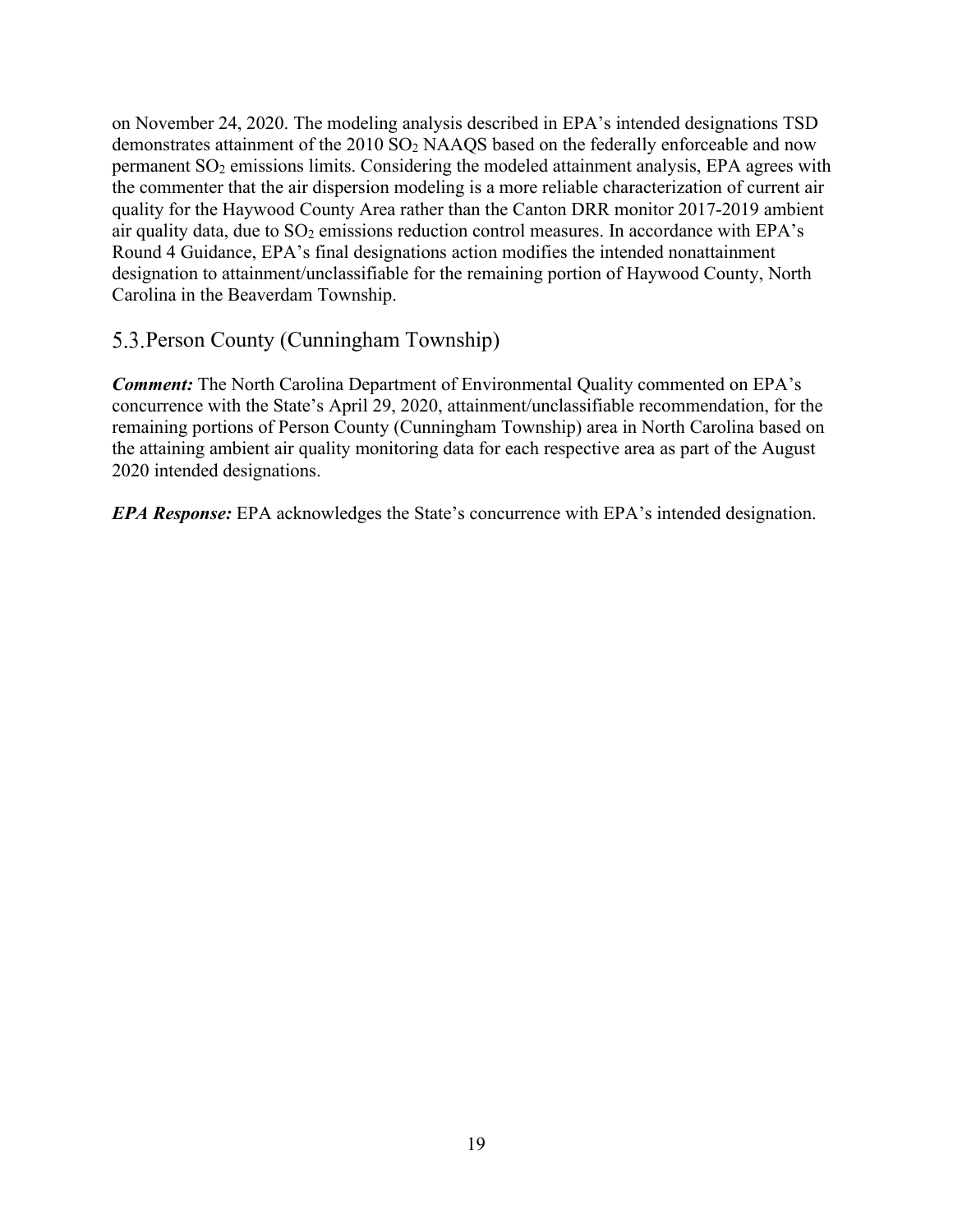# <span id="page-20-0"></span>**6. Comments Specific to New York**

### <span id="page-20-1"></span>6.1. St. Lawrence County

*Comment:* The New York State Department of Environmental Conservation (NYSDEC) submitted a new five-factor analysis for Cayuga, Seneca and Tompkins Counties, including the most recent 2017-2019 design values for the Cayuga West and Cayuga East monitors in Seneca and Tompkins counties, respectively, and 2019 emissions data for Cayuga Generating Station and other  $SO<sub>2</sub>$  emissions sources in the three counties.

*EPA Response:* EPA acknowledges NYSDEC's additional emissions information. This additional information continues to support EPA's intended attainment/unclassifiable designation for Cayuga, Seneca and Tompkins Counties based on the attaining 2017-2019 design values.

*Comment:* On September 25, 2020, NYSDEC submitted an updated air dispersion modeling analysis and a revised designation recommendation for the new St. Lawrence County, NY area.

*EPA Response:* EPA has assessed NYDEC's September 25, 2020, modeling submission for the St. Lawrence County area in EPA's final designations TSD for New York.

*Comment:* On September 21, 2020, Alcoa submitted a modeling analysis for the St. Lawrence County, NY area claiming to support a nonattainment boundary that is smaller than both EPA's intended nonattainment boundary and NYDEC's recommended nonattainment boundary.

*EPA Response:* EPA has assessed Alcoa's modeling analysis for the St. Lawrence County area in EPA's final designations TSD for New York.

*Comment:* A letter was received from several members of the New York State Legislature expressing their concerns about the economic impact on Alcoa Massena and the surrounding community following a nonattainment designation. They asked EPA to consider working with New York State and Alcoa as partners to incentivize Alcoa to invest in this area of the State. The letter also asked EPA to allow leniency to the plant or grant additional time for attainment of the SO2 NAAQS.

*EPA Response:* CAA section 107(d)(1)(B) requires EPA to designate areas upon the promulgation or revision of a NAAQS. EPA is finalizing a nonattainment designation for a portion of St. Lawrence County bordering the Alcoa Massena facility based on the most recent 3 consecutive years (*i.e.*, 2017-2019) of quality-assured, certified ambient air quality monitoring data, as well as boundary modeling submitted by New York State. CAA section 192(a) provides that following a nonattainment designation under the  $SO<sub>2</sub>$  NAAQS, attainment must be achieved as expeditiously as practicable, but no later than 5 years from the date of the nonattainment designation. EPA does not have authority to change this statutory requirement. Although the commenter's request for EPA flexibility regarding the implementation process is outside the scope of the designations process, EPA intends to work closely with the State and Alcoa to achieve expeditious attainment of the  $2010$  SO<sub>2</sub> NAAQS.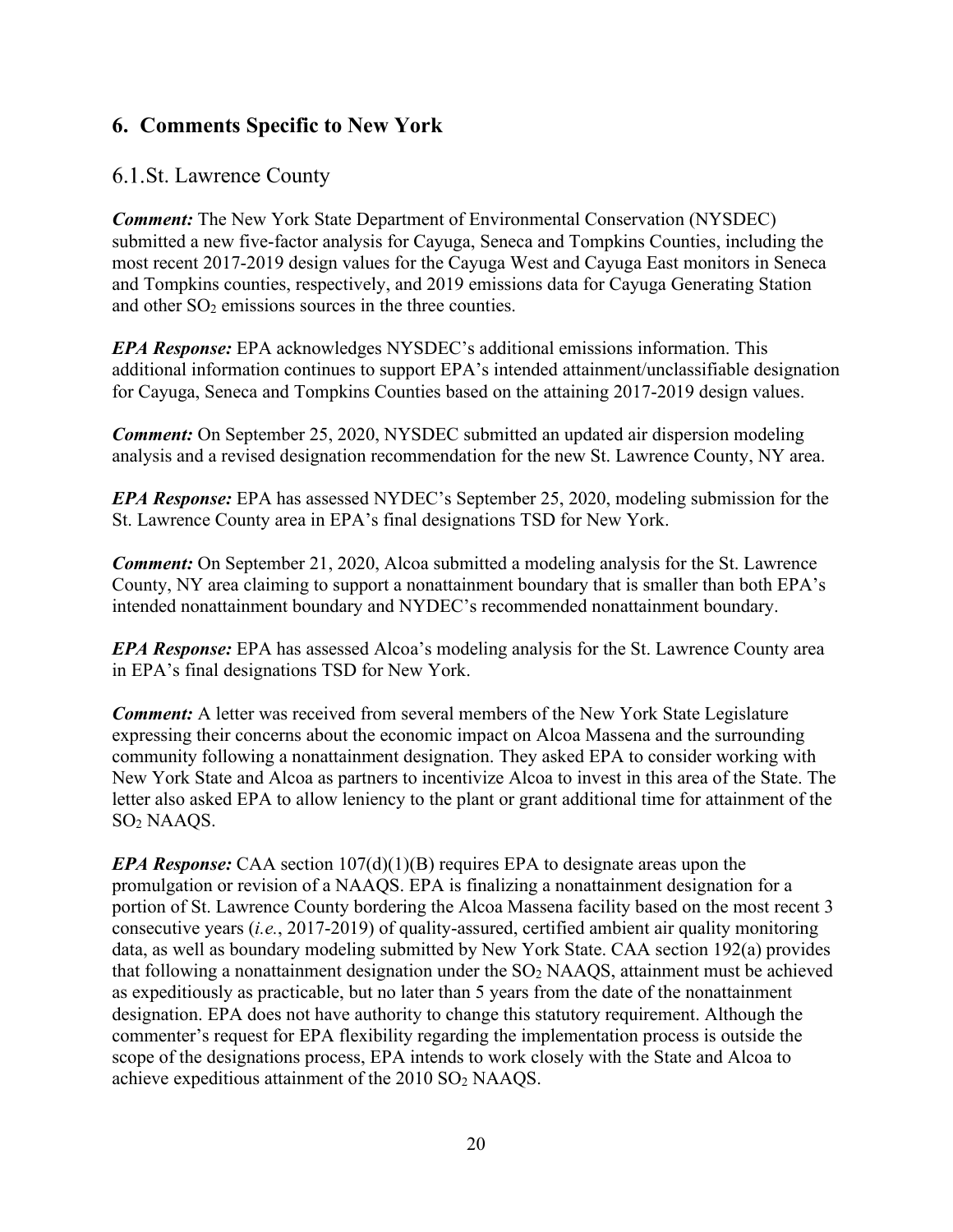*Comment:* A letter was received from Timmy J. Currier, Mayor of the Village of Massena, NY expressing his concerns about the economic impact on Alcoa Massena and the surrounding community. Mayor Currie asked EPA to consider working with New York State and Alcoa as partners to incentivize Alcoa to invest in this area of New York. The letter also asked EPA to allow leniency to the plant or grant additional time for attainment of the standards.

*EPA Response:* CAA section 107(d)(1)(B) requires EPA to designate areas upon the promulgation or revision of a NAAQS. EPA is finalizing a nonattainment designation for a portion of St. Lawrence County bordering the Alcoa Massena facility based on the most recent 3 consecutive years (*i.e.*, 2017-2019) of quality-assured, certified ambient air quality monitoring data, as well as boundary modeling submitted by New York State. CAA section 192(a) provides that following a nonattainment designation under the  $SO<sub>2</sub>$  NAAQS, attainment must be achieved as expeditiously as practicable, but no later than 5 years from the date of the nonattainment designation. EPA does not have authority to change this statutory requirement. Although the commenter's request for EPA flexibility regarding the implementation process is outside the scope of the designations process, EPA intends to work closely with the State and Alcoa to achieve expeditious attainment of the 2010 SO2 NAAQS.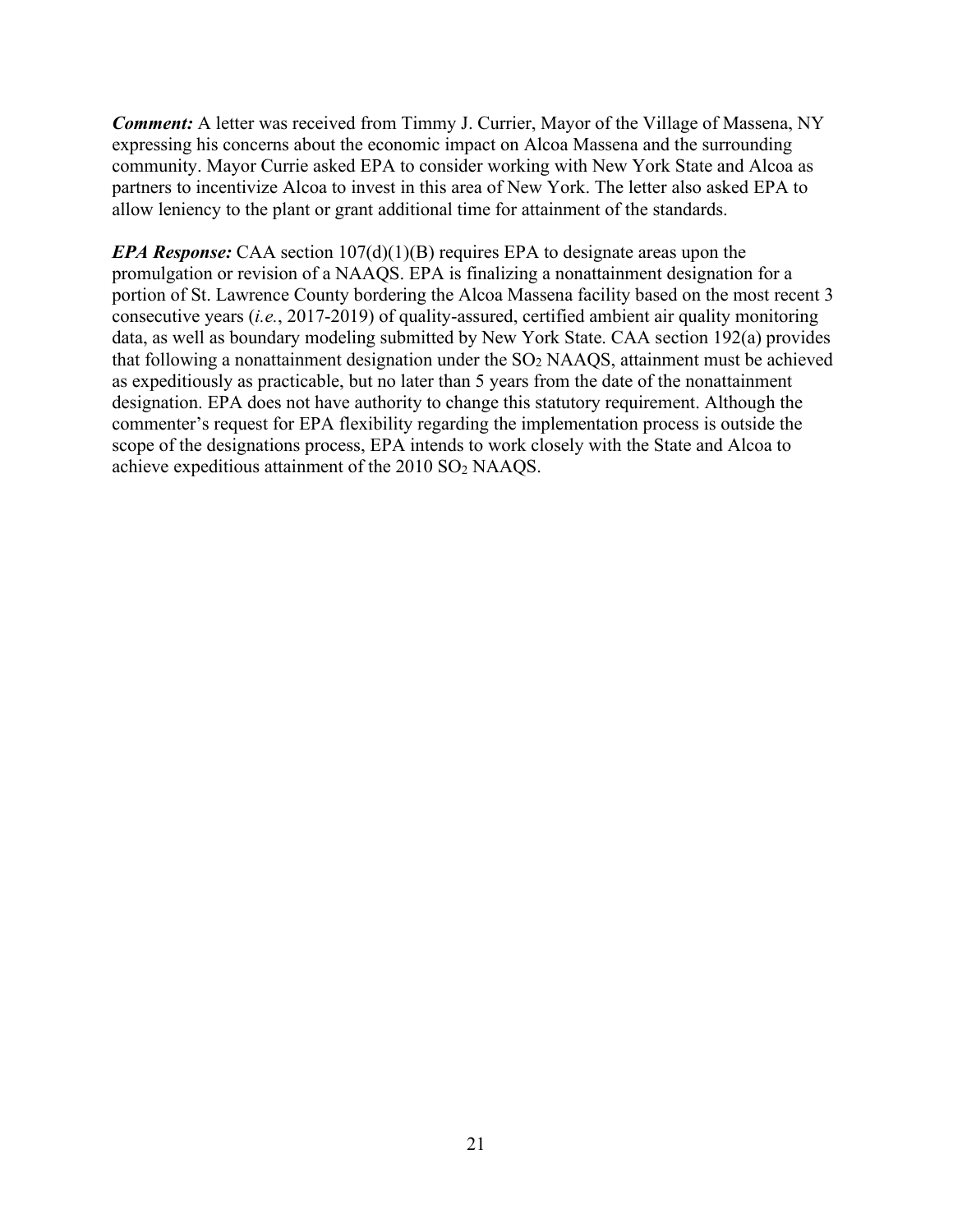# <span id="page-22-0"></span>**7. Comments Specific to Texas**

### <span id="page-22-1"></span>7.1. Multiple Areas in Texas

**Comment:** Texas commented that it agrees with EPA's decision not to modify the State's attainment/unclassifiable recommendations for Bexar, Harrison, Jefferson, and Robertson Counties and the remaining portion of Titus County. Additionally, Texas "accepts" EPA's designation modification to unclassifiable for Orange County.

*EPA Response:* EPA acknowledges the State's concurrence with EPA's intended designations.

*Comment:* Texas disagrees with EPA's intended nonattainment designations for Howard, Hutchinson, and Navarro Counties. The State claims that Hutchinson and Howard Counites should be designated as unclassifiable because the 2017-2019 air monitoring data is not representative of the current and near-future conditions in these areas. In the event that EPA finalized a designation of nonattainment for these three areas, Texas provided air dispersion modeling analyses to support nonattainment boundaries that are smaller than EPA's intended county-wide nonattainment boundaries.

*EPA Response:* EPA, at the time it issued its intended designations, had mainly monitoring data to inform the designations and intended boundaries. Texas supplied its dispersion modeling in response to EPA's request to further refine the boundaries and more clearly identify the geographic extent of NAAQS violations in the Howard, Hutchinson and Navarro areas. EPA has assessed Texas's modeling for Howard, Hutchinson, and Navarro Counties in EPA's final designations TSD for Texas. In response to Texas's comments and submitted modeling, EPA disagrees that the State has demonstrated that the air monitoring data are not representative of current air quality in these areas; Texas has not shown the certified monitoring data to be inaccurate or unreliable, and has not provided modeling of permanent federally enforceable emissions limitations showing currently attaining air quality for these areas that could overcome the violating monitors. In further response to Texas' comments and modeling, EPA has formulated an alternative methodology that better supports final nonattainment boundaries, which are significantly smaller than those of the intended designations. EPA's final nonattainment boundaries capture the expected geographic extent of the NAAQS violations in these counties and contributing sources, where applicable.

## <span id="page-22-2"></span>7.2. Harrison County

*Comment:* Sierra Club submitted an air dispersion modeling analysis claiming to demonstrate that the Pirkey Power Plant in Harrison County contributes to NAAQS violations in the existing nonattainment area in Rusk and Panola Counties around the Martin Lake Steam Electric Station. Sierra Club asserted that EPA should designate the Harrison County as nonattainment.

*EPA Response:* EPA has assessed Sierra Club's modeling for the Harrison County area in EPA's final designations TSD for Texas.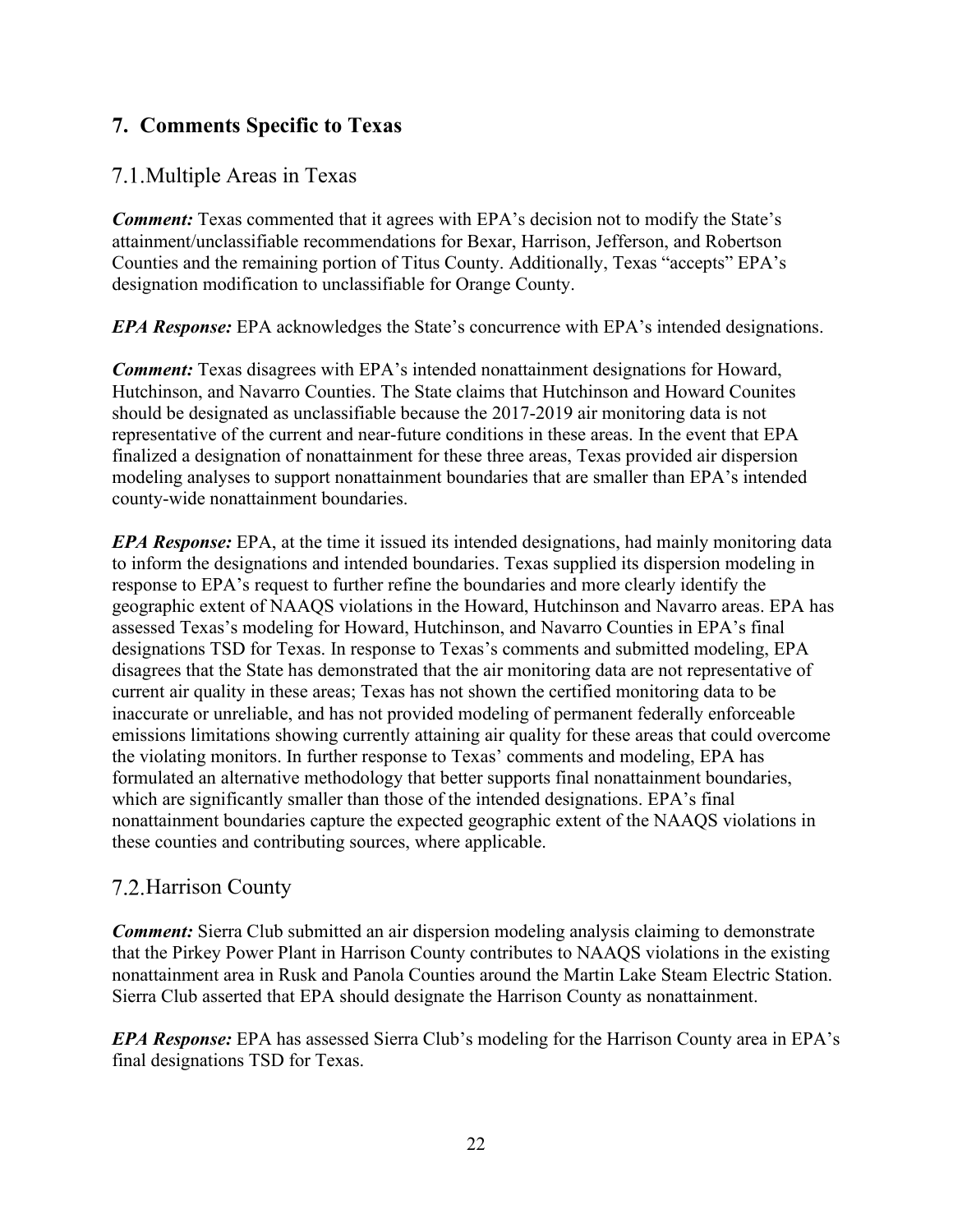## <span id="page-23-0"></span>7.3. Howard County

*Comment***:** Tokai Carbon CB and Delek US Holdings, Inc. each submitted the same air dispersion modeling analysis claiming to support a designation other than nonattainment for the Howard County area.

*EPA Response:* EPA has assessed Tokai and Delek's modeling for the Howard County area in EPA's final designations TSD for Texas.

*Comment:* The International Union of Operating Engineers Local 351 commented that EPA should designate Howard County as unclassifiable instead of attainment/unclassifiable. The commenter cited recent investments in the Tokai Big Spring Carbon Black Plant and the Delek Big Springs Refinery to eliminate plant malfunctions that were purportedly causing the monitored exceedances. The commenter also claims that there have not been any monitored exceedances since the facilities completed upgrades in April 2020.

*EPA Response:* EPA has assessed all of the available technical information from Tokai Carbon CB, Delek US Holdings, and the State of Texas in EPA's final designations TSD for Texas, which includes EPA's analysis of the non-routine emissions events and continued monitored exceedances of the 2010 SO<sub>2</sub> NAAQS.

*Comment:* Tokai Carbon CB, Delek US Holdings, and the International Union of Operating Engineers claimed that EPA should consider Executive Order 12924, titled "Regulatory Relief to Support Economic Recovery," when designating areas as nonattainment, specifically the Howard County, Texas area.

*EPA Response:* Section 9(b) of Executive Order 12924 states, "*This order shall be implemented consistent with applicable law* and subject to the availability of appropriations" (emphasis added). Therefore, Executive Order 12924 does not exempt EPA from its CAA section 107(d)(1)(B) requirement to designate areas upon the promulgation or revision of a NAAQS, or overcome the requirement to designate areas as nonattainment if they are violating the NAAQS. EPA believes that these comments regarding Executive Order 12924 are outside the scope of the NAAQS designations process.

## <span id="page-23-1"></span>7.4. Hutchinson County

*Comment:* IACX Rock Creek and Phillips 66 Company each submitted the same air dispersion modeling analysis claiming to support a nonattainment boundary smaller than EPA's intended county-wide nonattainment boundary for the Hutchinson County nonattainment area.

*EPA Response:* EPA has assessed IACX Rock Creek and Phillips 66 Company's modeling for the Hutchinson County area in EPA's final designations TSD for Texas.

*Comment:* Tokai Carbon CB claimed that the Hutchinson County area should be designated unclassifiable instead of nonattainment because of reductions in current permitted  $SO<sub>2</sub>$  emissions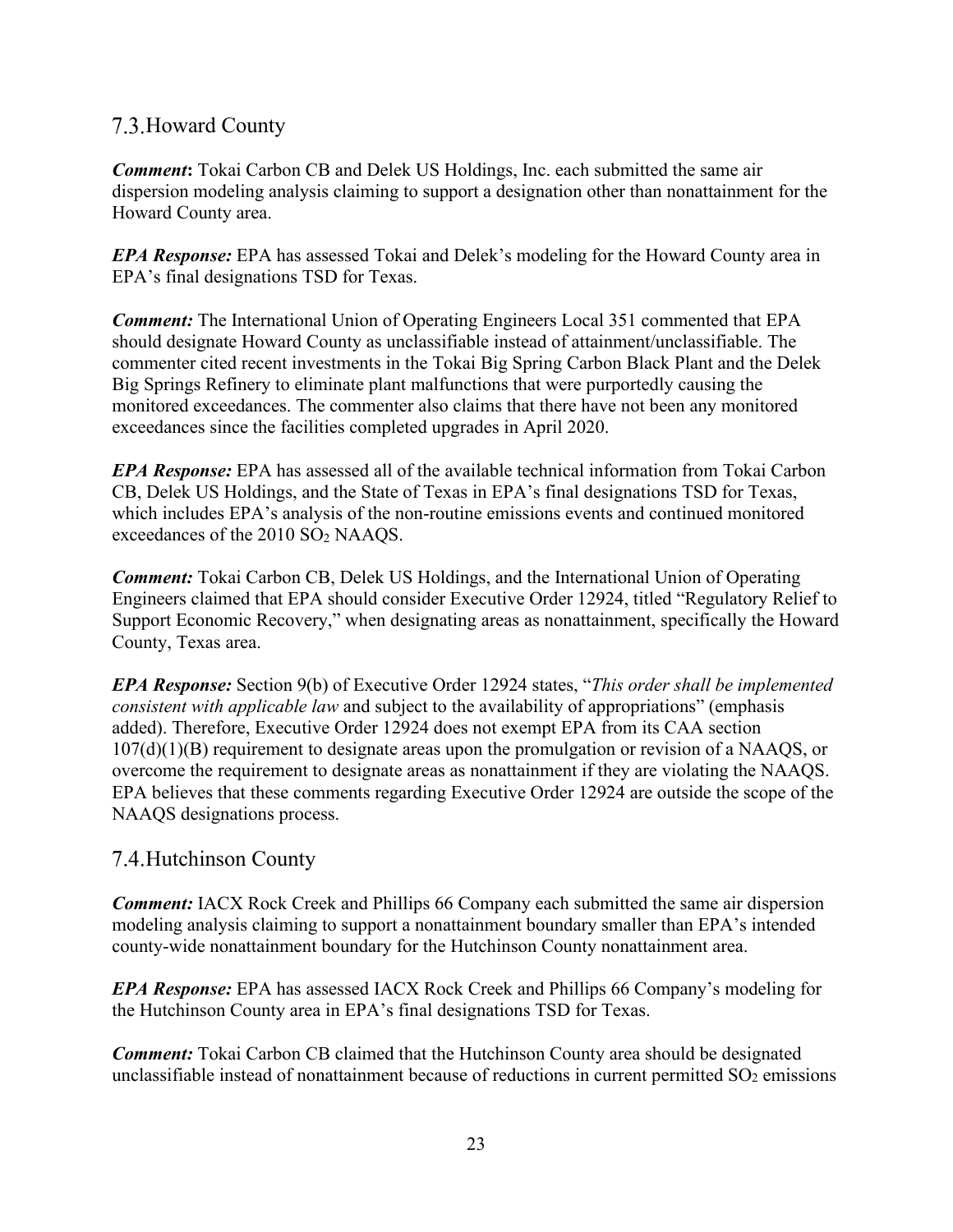and commitments made pursuant to federally enforceable consent decrees which are currently in place but have control compliance dates in 2021 and 2022.

*EPA Response:* CAA section 107(d), by using the present tense to describe the air quality in an area in determining whether it is to be designated nonattainment, attainment, or unclassifiable, specifies that EPA make designations based on the air quality at the time of final designations (*i.e.*, determining at the time of signature whether the area meets the NAAQS), meaning EPA must designate the Hutchinson County area based on the air quality at the time of signature of the final designations action in December 2020.<sup>[9](#page-24-0)</sup> Tokai Carbon CB states in their comment that "...not all of the commitments to reduce  $SO_2$  will be in place by 2020." Therefore, EPA cannot consider these future SO<sub>2</sub> emissions reductions when making a designation determination in 2020 for the Howard County area.

<span id="page-24-0"></span><sup>9</sup> The D.C. Circuit has upheld this interpretation as reasonable (*Miss. Comm'n on Envtl. Quality v. EPA*, 790 F.3d 138, 156 (D.C. Cir. 2015), upholding 2008 ozone designations issued just days before new certified air quality data became available showing more areas in nonattainment). EPA maintained this interpretation in a brief filed in the Fifth Circuit Court of Appeals in March 2019 defending the nonattainment designation for Bexar County, Texas for the 2015 ozone NAAQS.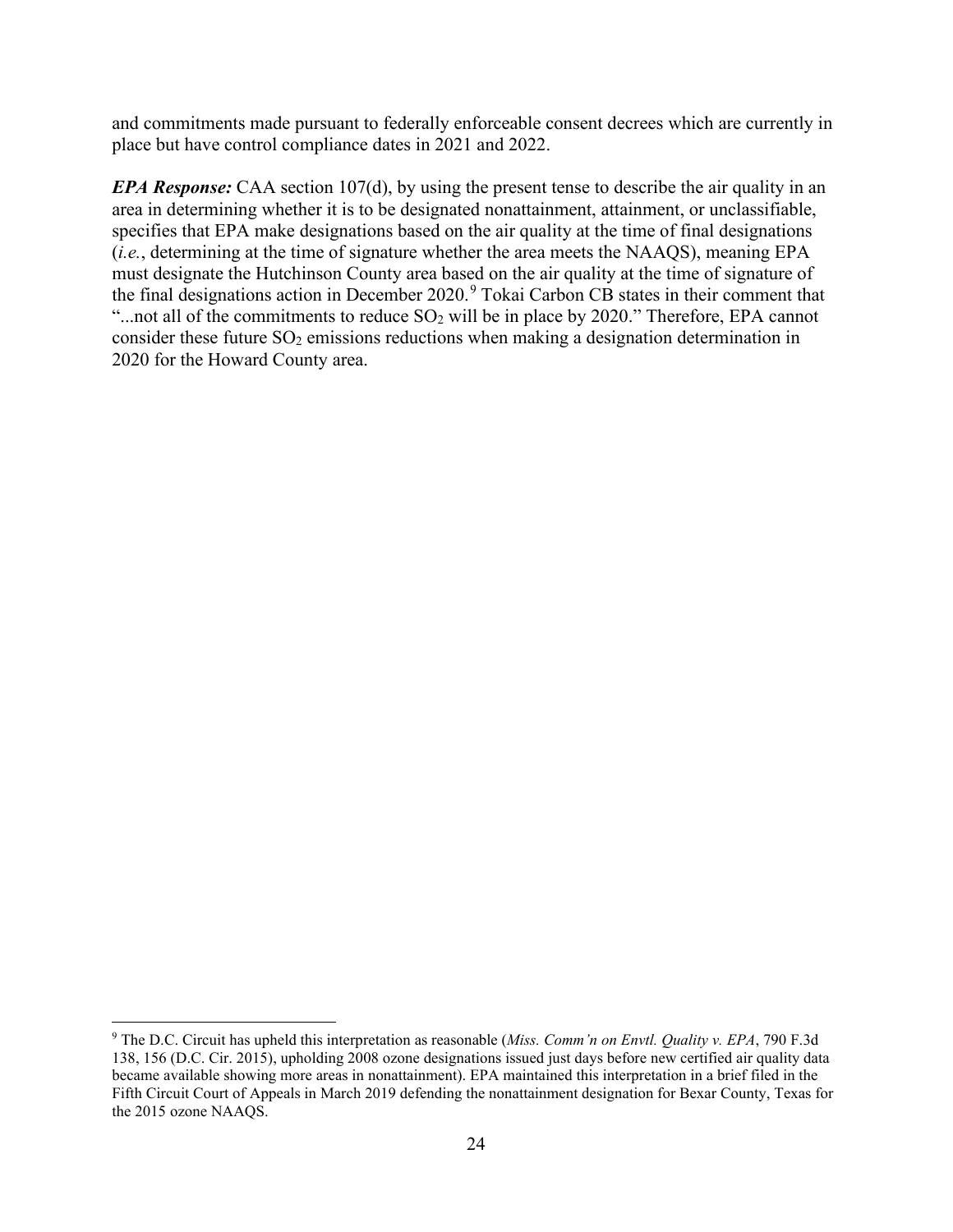# <span id="page-25-0"></span>**8. Comments Specific to Washington**

### <span id="page-25-1"></span>8.1. Whatcom County

*Comment:* Phillips 66 Company supports EPA's intended nonattainment designation for the partial area in Whatcom County, Washington surrounding the Alcoa Intalco facility. It also supports EPA's intended attainment/unclassifiable designation for the remaining portion of Whatcom County.

*EPA Response:* EPA acknowledges the commenter's concurrence with EPA's intended designation.

*Comment:* The Western States Petroleum Association (WSPA) supports EPA's intended nonattainment designation for the area surrounding the Alcoa Intalco facility and the attainment/unclassifiable designation for the remaining portion of Whatcom County, Washington.

*EPA Response:* EPA acknowledges the commenter's concurrence with EPA's intended designation.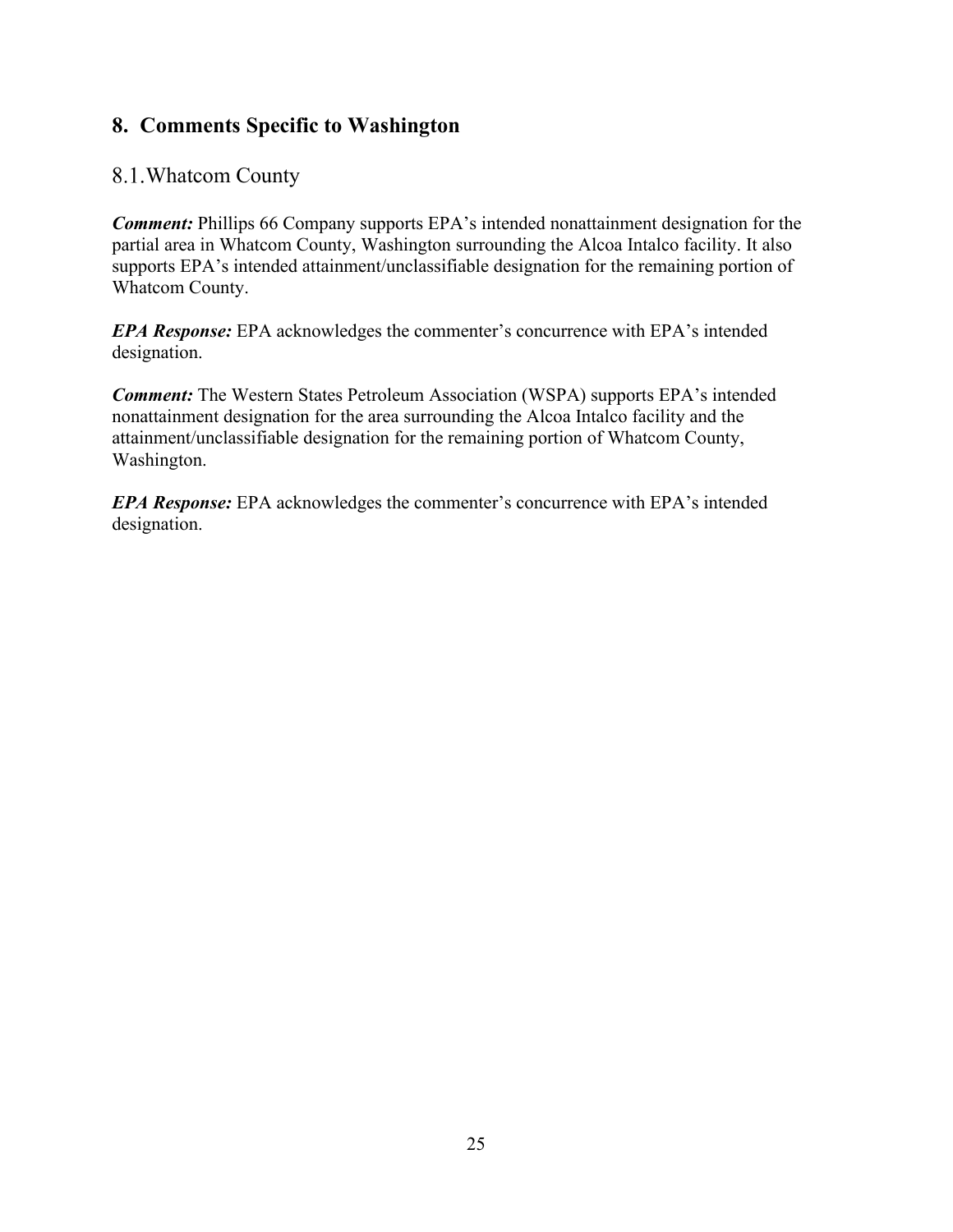# <span id="page-26-0"></span>**9. Comments Specific to Wisconsin**

## <span id="page-26-1"></span>9.1. Outagamie County

*Comment:* The State of Wisconsin's Department of Natural Resources (WDNR) supports EPA's intended nonattainment designation for Outagamie County and finds it to be consistent with its designation recommendation.

*EPA Response:* EPA acknowledges the State's concurrence with EPA's intended designation.

*Comment:* WDNR commented that EPA's intended designations for Outagamie County, Wisconsin is consistent with Wisconsin's recommendations and information submitted to EPA on May 26, 2011, May 2, 2020, and July 17, 2020. The intended nonattainment designation was based on data for 2017-2019 from the Kaukauna ambient air quality monitor (AQS ID# 55-087- 0015), which indicated a 3-year design value of 77 ppb, exceeding the 2010 1-hour  $SO_2$  NAAQS of 75 ppb.

In its comment, WDNR observed that  $SO<sub>2</sub>$  concentrations at the Kaukauna monitor have decreased since 2018. WDNR predicted that the 2018-2020 design value would be approximately 63 ppb based on more recent data through September 2020. If final qualityassured data from the Kaukauna monitor at the end of 2020 show a 2018-2020 design value that meets the 2010 1-hour SO2 NAAQS, WDNR plans to early certify the 2020 data and request EPA make a clean data determination for Outagamie County. WDNR would not be providing accompanying modeling since the ambient air monitoring data is from a  $SO<sub>2</sub>$  DRR sourceoriented monitor located in the area of highest concentration. WDNR suggested that this would potentially make finalization of a nonattainment designation unnecessary.

*EPA Response:* CAA section 107(d) specifies that EPA make designations based on the air quality at the time of final designations (*i.e.*, determining at the time of signature whether the area meets the NAAQS), meaning EPA must designate the Outagamie County area based on the air quality at the time of signature of the final designations action in December 2020.<sup>[10](#page-26-2)</sup> These data indicate a violation of the 2010 SO<sub>2</sub> NAAQS based on the 2017-2019 design value, and so EPA must designate this area as nonattainment.

<span id="page-26-2"></span>However, as explained in Section VI of EPA's final Round 4 designations action, if any state submits complete, quality-assured, certified 2020 data (*i.e.*, monitoring data from EPA's Air Quality System) to the appropriate EPA Regional office by February 15, 2021, supporting a change of the designation status for any Round 4 area within that state, and EPA agrees that a change of designation status is appropriate, we will withdraw the designation announced in the action for such area and issue another designation that reflects the inclusion and analysis of such information. Any designation modification will occur in a separate *Federal Register* action prior to the April 30, 2021, effective date of today's final action. EPA will conduct this process only for those states that submit the necessary and adequate information by the deadline of February 15, 2021, and in those instances where we can complete our analysis of the information and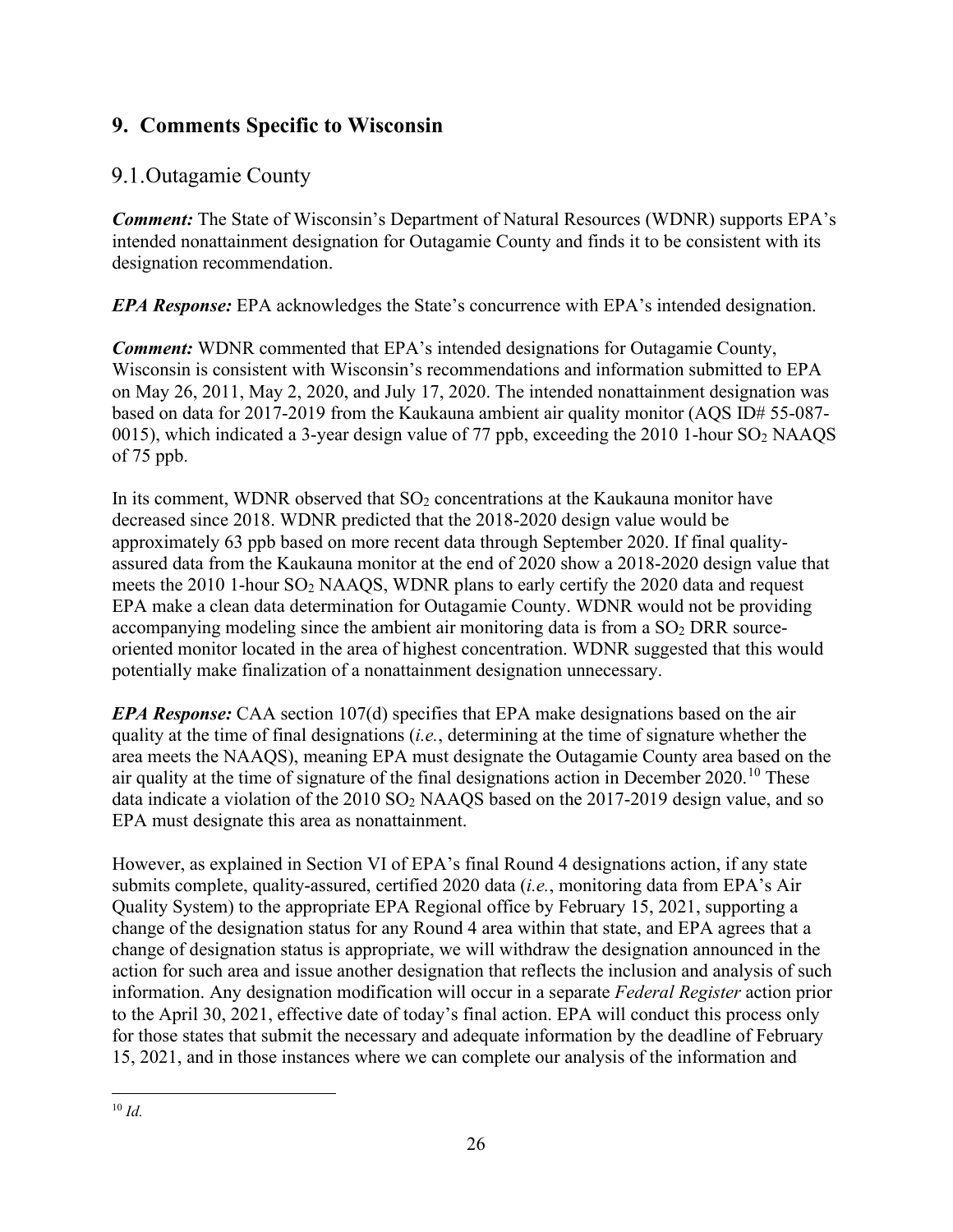effect the change of designation status before the original effective date established by today's final action.

If the Kaukauna monitor produces a valid attaining design value for the 2018-2020 period, and Wisconsin submits the certified data to EPA prior to the February 15, 2021, deadline, then EPA intends to withdraw the nonattainment designation announced in the December 2020 action for the Outagamie County area and change the initial designation to attainment/unclassifiable. Consequently, Wisconsin would need to early-certify its data and submit it to EPA significantly earlier than EPA's standard May 1, 2021, certification deadline. EPA notes that this process would not be a Clean Data Determination but a modification of the designation before it takes effect.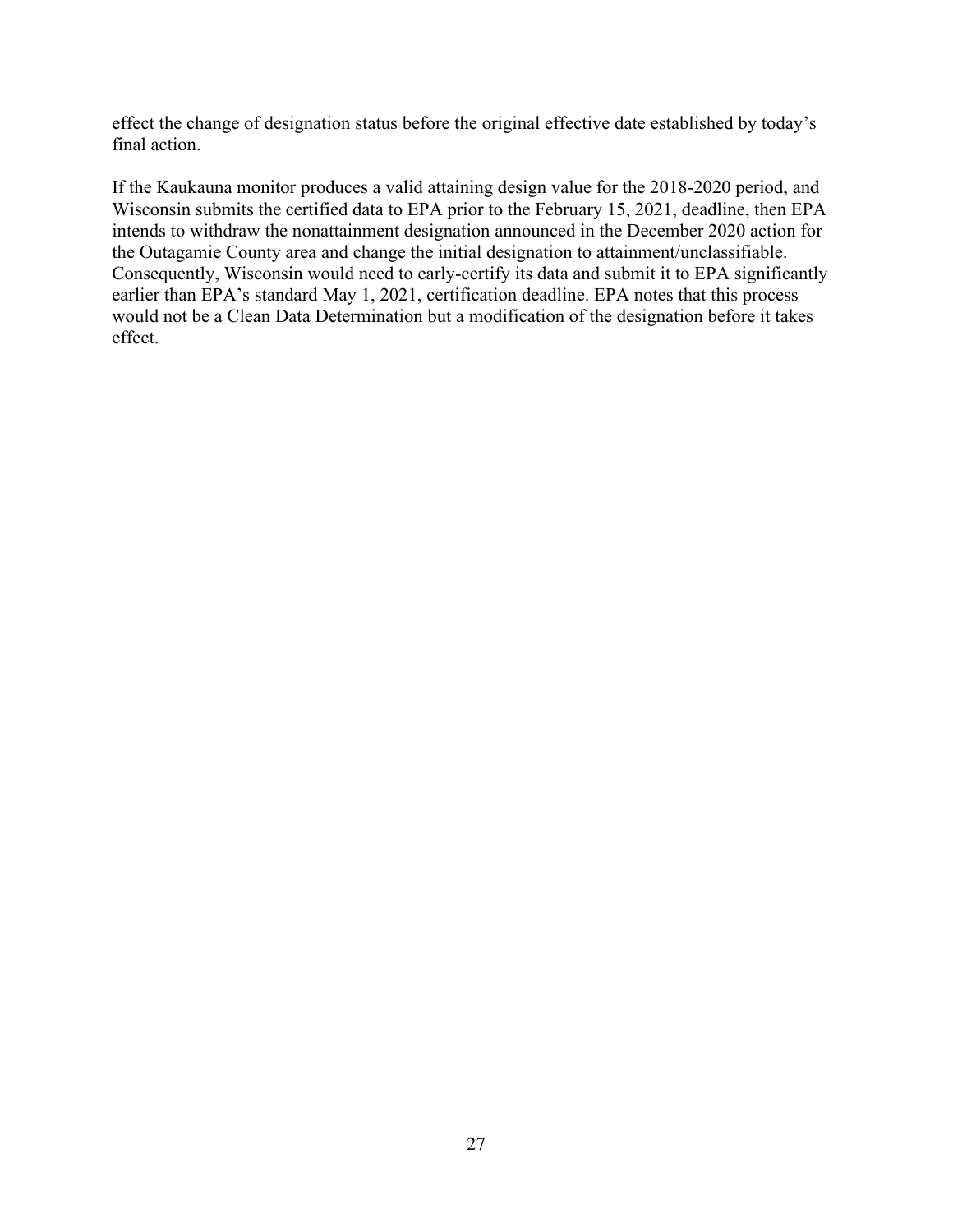# <span id="page-28-0"></span>**10. Comments Specific to Wyoming**

### <span id="page-28-1"></span>10.1. Sweetwater County

*Comment:* Genesis Alkali Wyoming, LP supports EPA's intended attainment designation for the defined portions of Sweetwater County, Wyoming addressed in Round 4 of the 2010 one-hour Sulfur Dioxide NAAQS.

*EPA Response:* EPA acknowledges the commenter's concurrence with EPA's intended designation.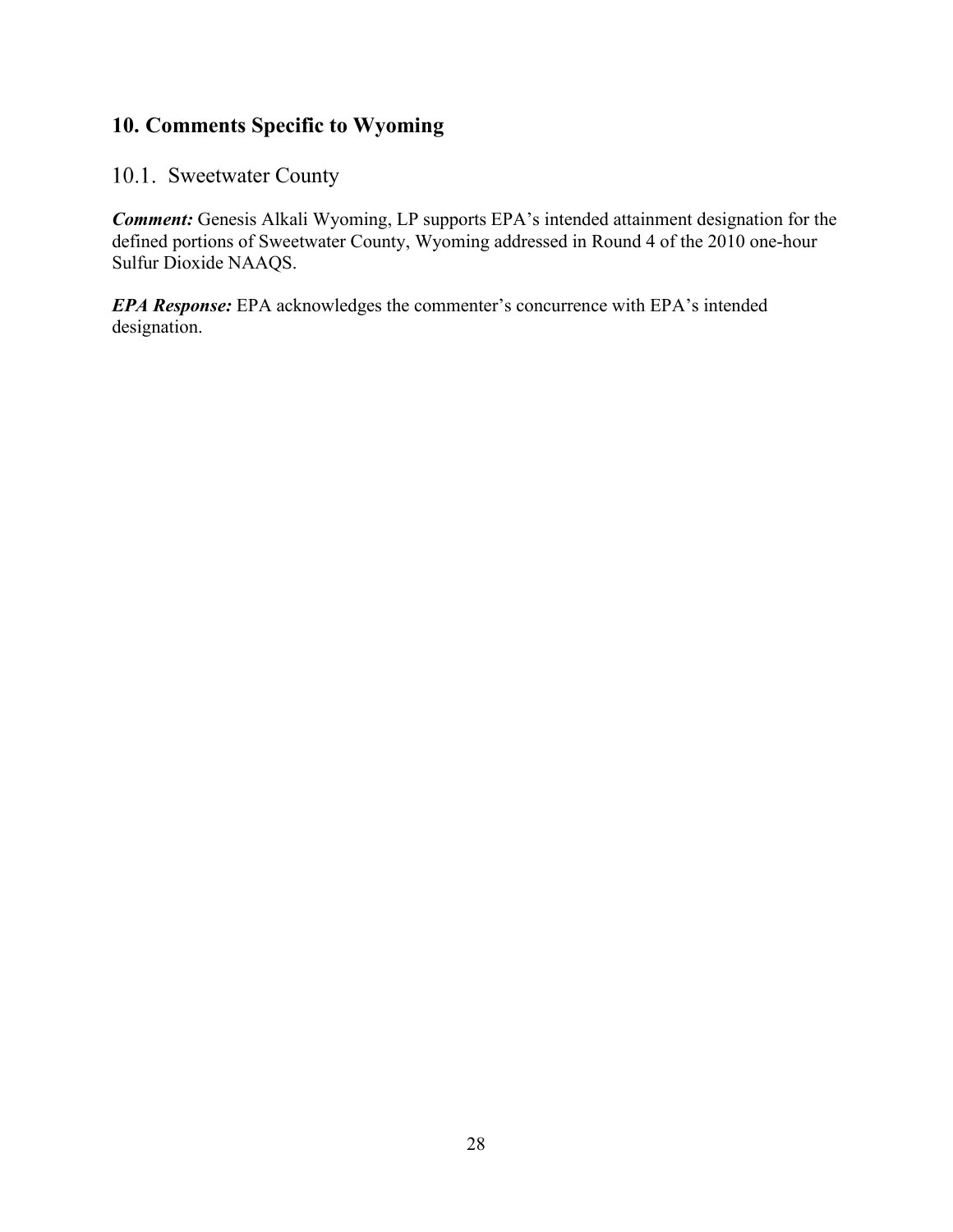### <span id="page-29-0"></span>**11. Comments Outside the Scope of This Action**

*Comment:* Sierra Club commented that as part of the Round 4 designations of remaining undesignated areas EPA must revisit and redesignate the currently designated unclassifiable area in Potter County, Texas as nonattainment based on the recent monitored 2017-2019 design value of 114 ppb. The commenter asserts that EPA's 2016 unclassifiable designation of Potter County "does not relieve the agency of its obligation under the Clean Air Act, the DRR, and its own guidance to revisit the designation in light of available information." Additionally, Sierra Club claims that EPA must redesignate the area as nonattainment because the State of Texas selected the monitoring pathway to characterize the air quality around Harrington Generating Station, located in Potter County, pursuant to the DRR, and that monitor now violates the 2010 SO<sub>2</sub> NAAQS.

*EPA Response:* In Round 2, EPA designated then-undesignated Potter County, Texas as unclassifiable (81 FR 45039; July 12, 2016) because at that time neither the State nor third parties had provided any technical analyses of the Harrington Generating Station area. During the same week that EPA finalized the unclassifiable designation, Texas selected the monitoring pathway pursuant to the DRR to characterize air quality around Harrington Generating Station in Potter County, and after the Round 2 designation was final and effective the State began operating a new  $SO_2$  monitor for the area.<sup>[11](#page-29-1)</sup>

EPA is required under this Round 4 deadline to designate the remaining undesignated areas in the United States, pursuant to the court order issued by the U.S. District Court in the Northern District of California.<sup>[12](#page-29-2)</sup> That order does not direct EPA to redesignate any already designated areas in Round 4. Any EPA modification of the designation of Potter County based on the new monitoring information would be a redesignation and not a "revisit" as Sierra Club claims. EPA's initiation of a redesignation action is a discretionary action under CAA section  $107(d)(3)(A)$ , and the CAA does not otherwise impose a duty on EPA to initiate redesignation of a previously designated area. Moreover, the DRR also does not impose a regulatory duty on EPA to redesignate a previously designated area. Thus, EPA is not now required to take, and is not taking, a discretionary action under CAA section 107(d)(3)(A) to initiate a redesignation of Potter County.

Finally, in support of its claim that EPA is required to redesignate Potter County as part of this Round 4 action to complete designations of remaining undesignated areas, the case law that Sierra Club cites addressed the contexts of designating areas that had not been previously designated, and it did not address or rule on EPA's subsequent discretionary authority to redesignate an already designated area. Therefore, those cases cannot be read as converting EPA's discretionary authority to initiate a redesignation under CAA section  $107(d)(3)(A)$  to a mandatory duty that EPA must undertake as part of this Round 4 action to complete designations of undesignated areas under the schedule set forth in the March 2015 court order. EPA met the court-ordered deadline to initially designate the Potter County area in Round 2 and is under no

<span id="page-29-1"></span><sup>11</sup> *See https://www.epa.gov/sites/production/files/2016-07/documents/texas\_source\_characterization.pdf.*

<span id="page-29-2"></span><sup>12</sup> *Sierra Club v. McCarthy*, No. 3-13-cv-3953 (SI) (N.D. Cal. Mar. 2, 2015).